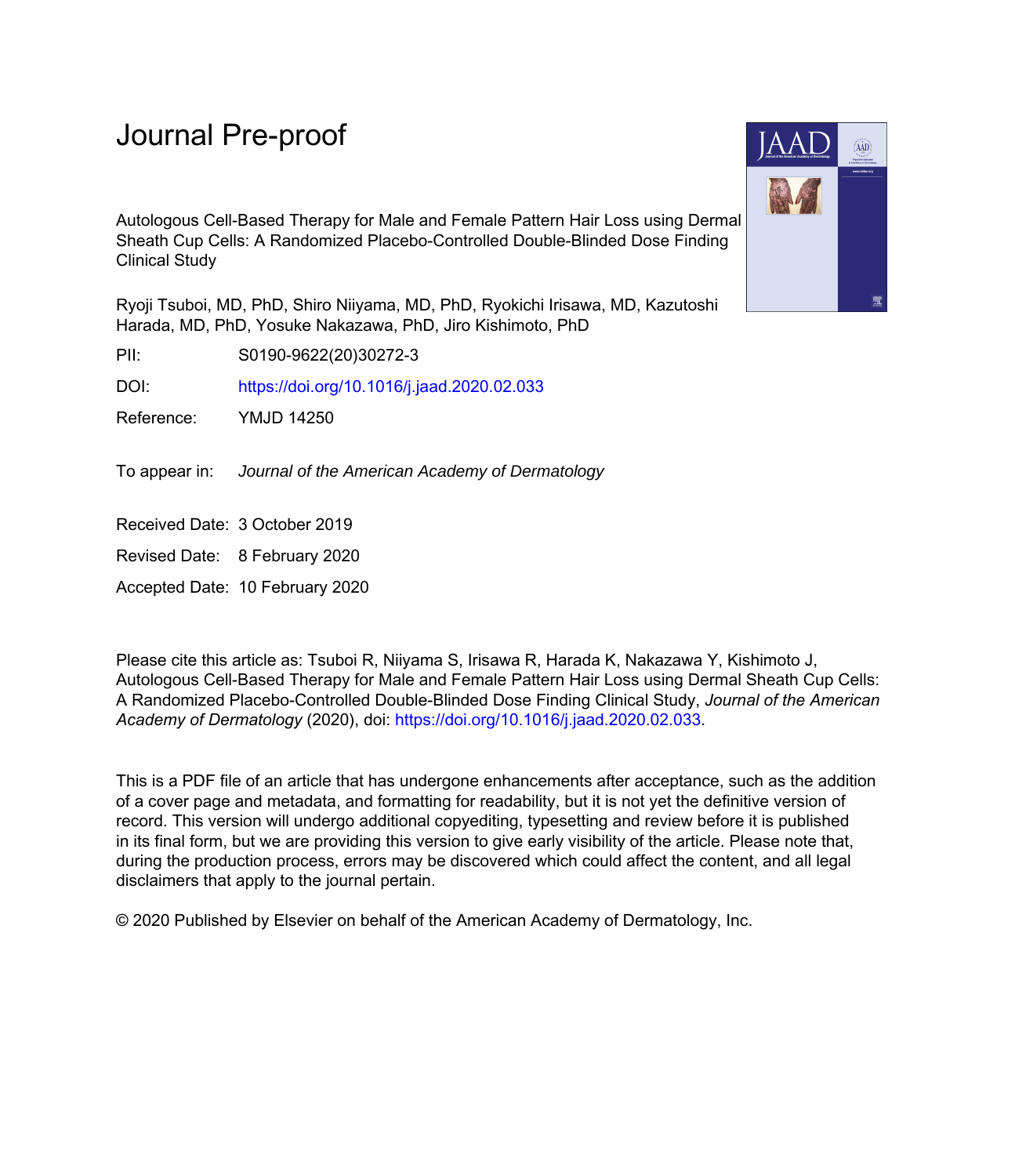**Capsule summary** 

͌ **Injection of autologous dermal cup sheath cells on the scalps of male and female patients with pattern hair loss resulted in temporary increases in total hair density and cumulative hair diameter.** 

͌ **Autologous cell-based therapy may become an alternative hair loss** 

**treatment that is useful both for men and women.**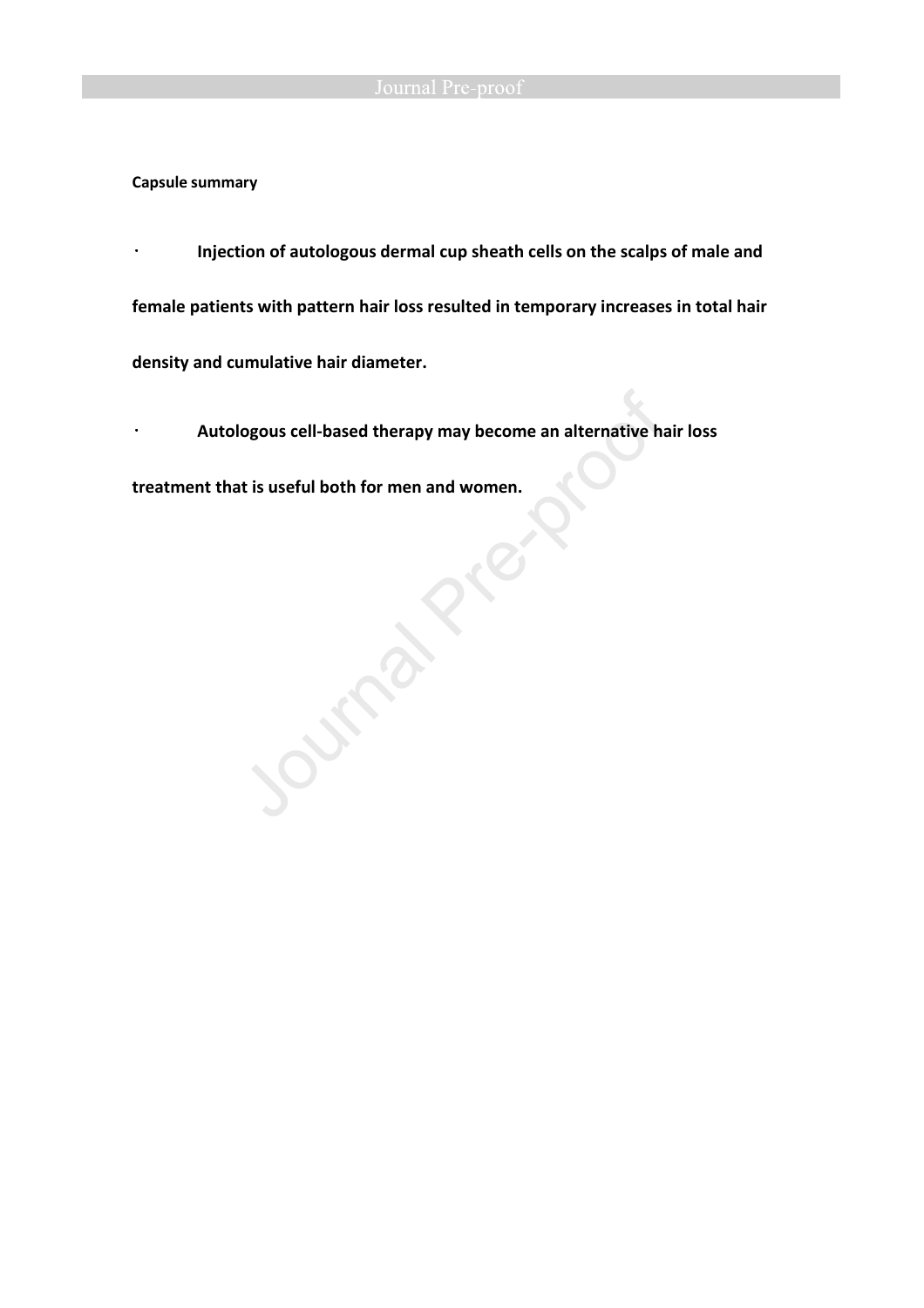1 **Article type:** Original article

## 2 **Title: Autologous Cell-Based Therapy for Male and Female Pattern Hair Loss using Dermal Sheath Cup Cells:**

- 3 **A Randomized Placebo-Controlled Double-Blinded Dose Finding Clinical Study**
- 4 Ryoji TSUBOI, MD, PhD,<sup>1)\*</sup> Shiro NIIYAMA, MD, PhD,<sup>2)</sup> Ryokichi IRISAWA, MD,<sup>1)</sup> Kazutoshi HARADA, MD,
- 5 PhD, $^{1}$  Yosuke NAKAZAWA, PhD, $^{3}$  Jiro KISHIMOTO, PhD, $^{3}$ )
- $10<sup>-1</sup>$  Tokyo Medical University Hospital, Department of Dermatology
- <sup>2)</sup> Toho University Ohashi Medical Center, Department of Dermatology
- 8 <sup>3)</sup> Shiseido Incubation Center, Regenerative Medicine Research & Business Development Section

## 9 **\*Corresponding author:**

- 10 Ryoji TSUBOI, MD, PhD
- 11 6-7-1, Nishi-Shinjuku, Shinjuku-ku
- 12 Tokyo JAPAN 160-0023
- 13 Email: tsuboi@tokyo-med.ac.jp
- 14
- 15 **Funding sources**: Shiseido Co. Ltd.
- 17 **Conflicts of Interest**: The authors have no conflict of interest to declare.
- 18

16

19 **IRB approval status:** Reviewed and approved by the Tokyo Medical University Hospital IRB; approval

- 20 #115, the Toho University Ohashi Medical Center IRB; approval # 14-44, and the Certified Committee for
- 21 Regenerative Medicine at Tokyo Medical University; approval #2016001. UMIN database
- 22 #UMIN000023343.
- 23

24 **Reprint requests:** Ryoji TSUBOI, MD, PhD, 6-7-1, Nishi-Shinjuku, Shinjuku-ku, Tokyo JAPAN 160-0023 25 Email: tsuboi@tokyo-med.ac.jp

- 26
- 27

28 **Manuscript word count**: 2,427 words [excluding capsule summary, abstract, references, figures, tables]

- 29 **Abstract word count**: 198 words
- 30 **Capsule summary word count**: 49 words
- 31 **References**: 13
- 32 **Figures:** 4
- 33 **Tables:** 1
- 34 Supplemental material: http://dx.doi.org/10.17632/jhpj54ycmt.1DOI
- 35 Attachments: CONSORT checklist
- 36
- 37 **Keywords:** dermal sheath cup cells, cell-based therapy, regenerative medicine, hair regrowth, male
- 38 pattern hair loss, female pattern hair loss, androgenetic alopecia.
- 39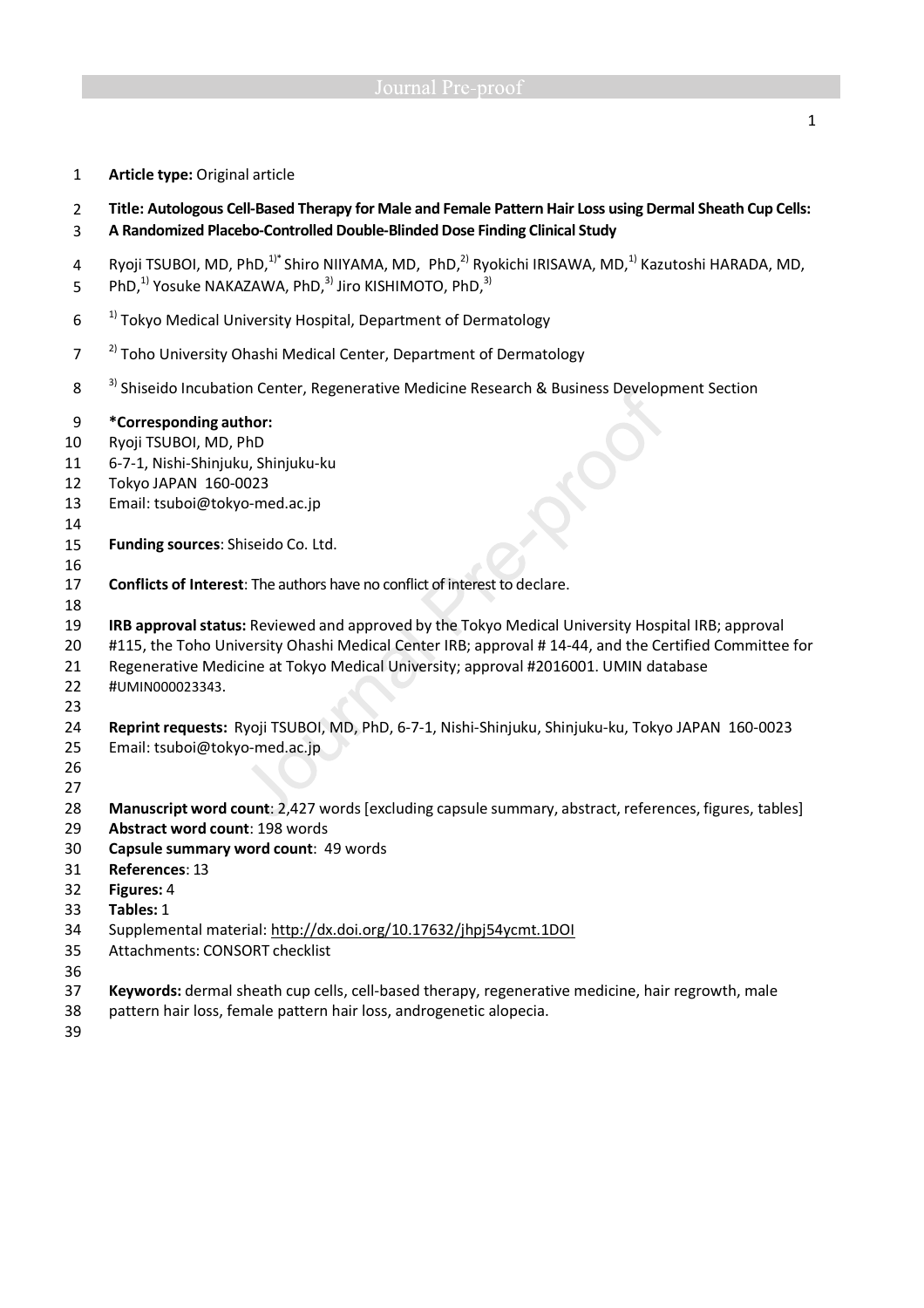| 40 |                                                     |  |  |  |  |
|----|-----------------------------------------------------|--|--|--|--|
| 41 | <b>Abbreviations</b>                                |  |  |  |  |
| 42 |                                                     |  |  |  |  |
| 43 | MPHL  Male Pattern Hair Loss                        |  |  |  |  |
| 44 |                                                     |  |  |  |  |
| 45 | FPHL  Female Pattern Hair Loss                      |  |  |  |  |
| 46 |                                                     |  |  |  |  |
| 47 | DSC  Dermal Sheath Cup                              |  |  |  |  |
| 48 |                                                     |  |  |  |  |
| 49 | PHL  Patterned Hair Loss                            |  |  |  |  |
| 50 |                                                     |  |  |  |  |
| 51 | FDA  Food and Drug Administration                   |  |  |  |  |
| 52 |                                                     |  |  |  |  |
| 53 | DP  Dermal Papillae                                 |  |  |  |  |
| 54 |                                                     |  |  |  |  |
| 55 | SPEC  Shiseido Cell Processing and Expansion Center |  |  |  |  |
| 56 |                                                     |  |  |  |  |
| 57 | ALP  Alkaline Phosphatase                           |  |  |  |  |
| 58 |                                                     |  |  |  |  |
| 59 | ANCOVA  Analysis of Covariance                      |  |  |  |  |
| 60 |                                                     |  |  |  |  |
| 61 | FAS  Full Analysis Set                              |  |  |  |  |
| 62 |                                                     |  |  |  |  |
| 63 | PPS  Per Protocol Set                               |  |  |  |  |
| 64 |                                                     |  |  |  |  |
|    |                                                     |  |  |  |  |
|    |                                                     |  |  |  |  |
|    |                                                     |  |  |  |  |
|    |                                                     |  |  |  |  |
|    |                                                     |  |  |  |  |
|    |                                                     |  |  |  |  |
|    |                                                     |  |  |  |  |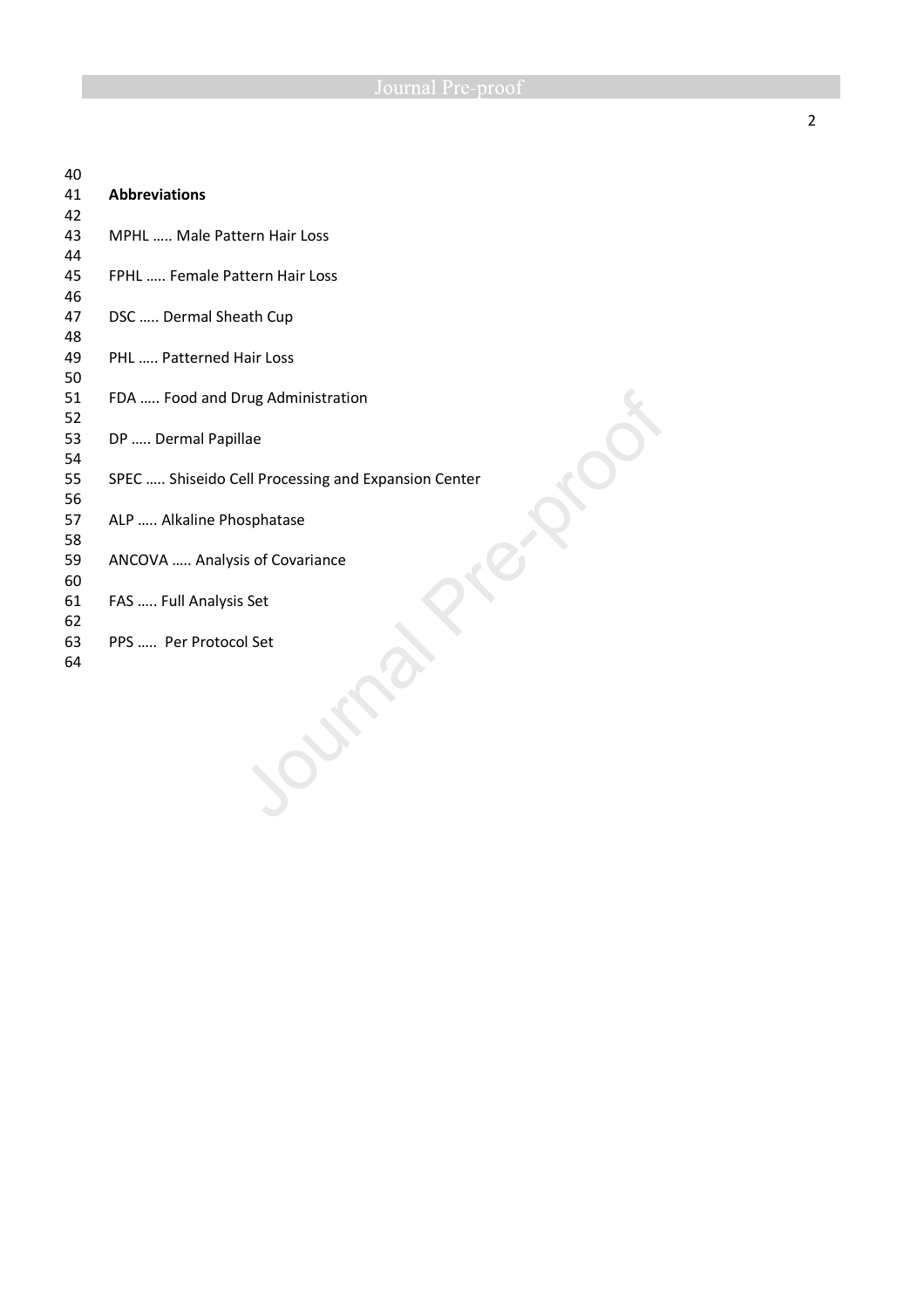### 65 **Abstract**

- 66 *Background***:** Feweffective treatments are available for male pattern hair loss (MPHL) and especially for
- 67 female pattern hair loss (FPHL). Recently, cell-based therapies using autologous or allogeneic cells have
- 68 been used clinically.
- 69 *Objective***:** We examined the safety and efficacy of autologous cell–based therapy using dermal sheath
- 70 cup (DSC) cells to treat MPHL and FPHL.
- 71 *Methods***:** DSCs dissected from occipital hair follicles were cultured to manufacture DSC cells. Subjects
- 72 with MPHL or FPHL received single injections of 7.5x10<sup>6</sup>, 1.5x10<sup>6</sup> or 3.0x10<sup>5</sup> DSC cells or a placebo in 4
- 73 randomized separate regions on their scalp, and hair densities and diameters were measured until 12 months

74 later.

- 75 *Results***:** Fifty males and 15 females aged 33 to 64 were injected with DSC cells. Total hair density and
- 76 cumulative hair diameter at the 3.0x10<sup>5</sup>DSC cells injection site was significantly increased compared with the
- 77 placebo after 6 and 9 months. Men and women showed similar improvements and there were no serious
- 78 adverse events.
- 79 *Limitations***:** No lower cell numbers were tested, and the positive effect was temporary until 9 months.
- 80 *Conclusion***:** The results suggest that cell therapy with autologous DSC cells may be useful as a new therapeutic
- 81 method for treating MPHL and FPHL.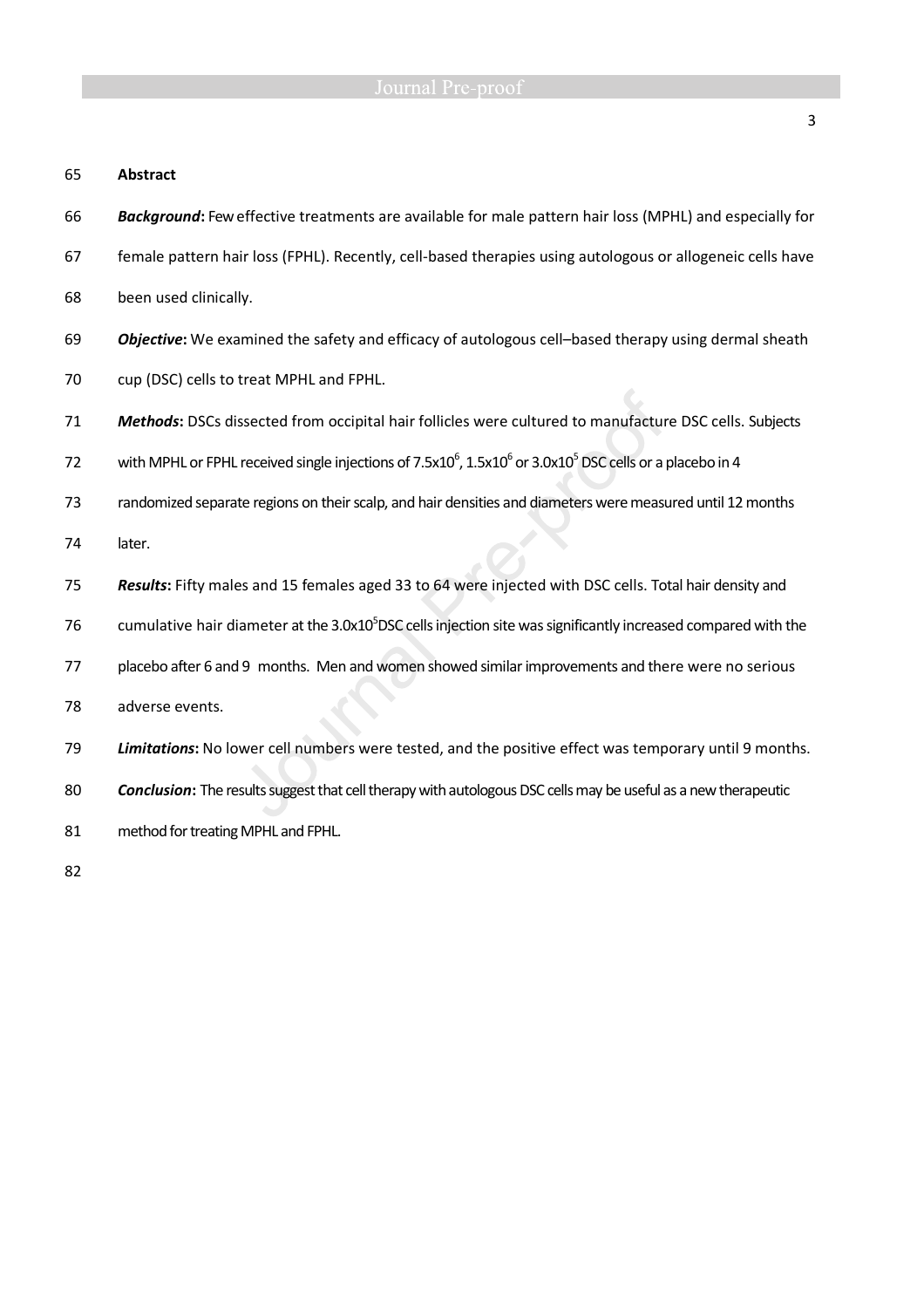### 83 **Capsule summary**

- 84 Injection of autologous dermal cup sheath cells on the scalps of male and female patients with
- 85 pattern hair loss resulted in temporary increases in total hair density and cumulative hair diameter.
- 
- 87 men and women.

86 • Autologous cell-based therapy may become an alternative hair loss treatment that is useful both for<br>men and women.<br>By a control of the control of the control of the control of the control of the control of the control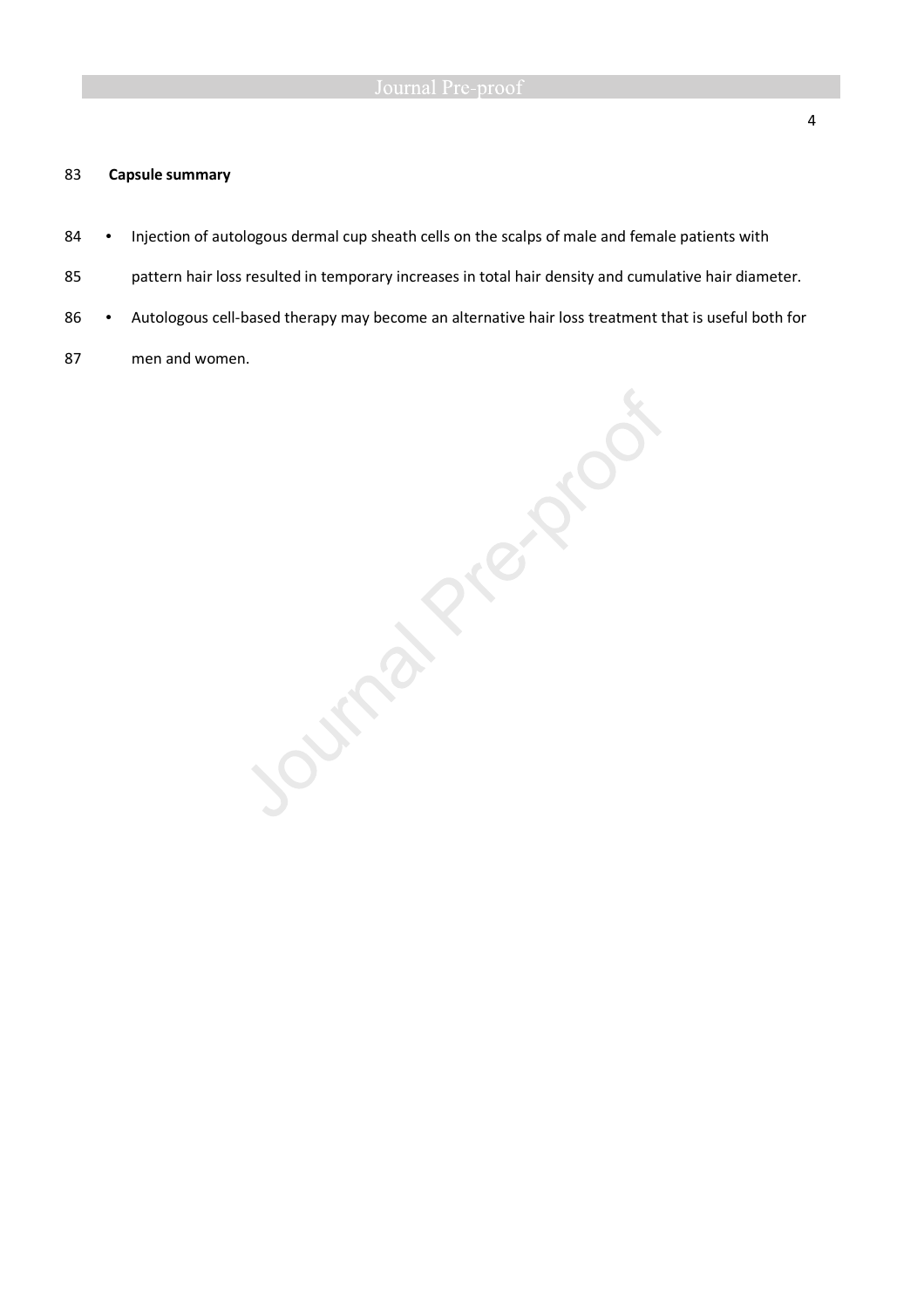### 88 **INTRODUCTION**

89 Patterned hair loss (PHL) occurs with genetic and physiological predispositions as the 90 background. PHL is the most frequent type of alopecia where hair loss progresses gradually according to 91 a specific pattern. In men, due to the influence of male hormones, hair loss often starts after 92 adolescence and is termed male pattern baldness or androgenetic alopecia. In the case of male pattern 93 hair loss (MPHL), the anagen phase of each hair cycle becomes shorter and the hair follicles do not grow 94 sufficiently and enter the next hair cycle while still miniaturized, so that the hair becomes progressively 95 thinner and shorter, and the hair density is reduced.<sup>1</sup> While MPHL in men progresses under the influence 96 of androgens, this is not clear for women.<sup>2</sup> Also, the pattern of the progression of hair loss in women is 97 different from that in men and is characterized by thinning typically on the crown and around it, while 98 the hairline is maintained, $3$  and therefore it is termed female pattern hair loss (FPHL). 99 Two types of drugs that promote hair growth have been approved by the Food & Drug 100 Administration (FDA), one topically (Minoxidil) and the other orally (Finasteride) though the efficacy of 101 Finasteride in women has not been recognized.<sup>4</sup> Hair transplantation may be considered as an 102 alternative treatment mainly for men by changing hair distribution. Currently there are limited 103 treatment options for PHL, especially for women, and these treatments are not always satisfactory. 104 Dermal papillae (DP) are an essential mesenchymal part of hair follicles that promote and control 105 hair growth and elongation. Dermal sheath cup (DSC) cells surround the DP and are also thought to play 106 a pivotal role as progenitors of DP cells.<sup>5</sup> DSC cells grafted in mouse ear skin elicited relatively "more 107 ordered hair follicle distribution" compared to DP cells. $^6$  Moreover, Reynolds et al. isolated and 108 transplanted DP cells and DSC cells in humans, and reported that hair growth was observed when DSC cells were transplanted, but not with DP cells. $<sup>7</sup>$ </sup> 109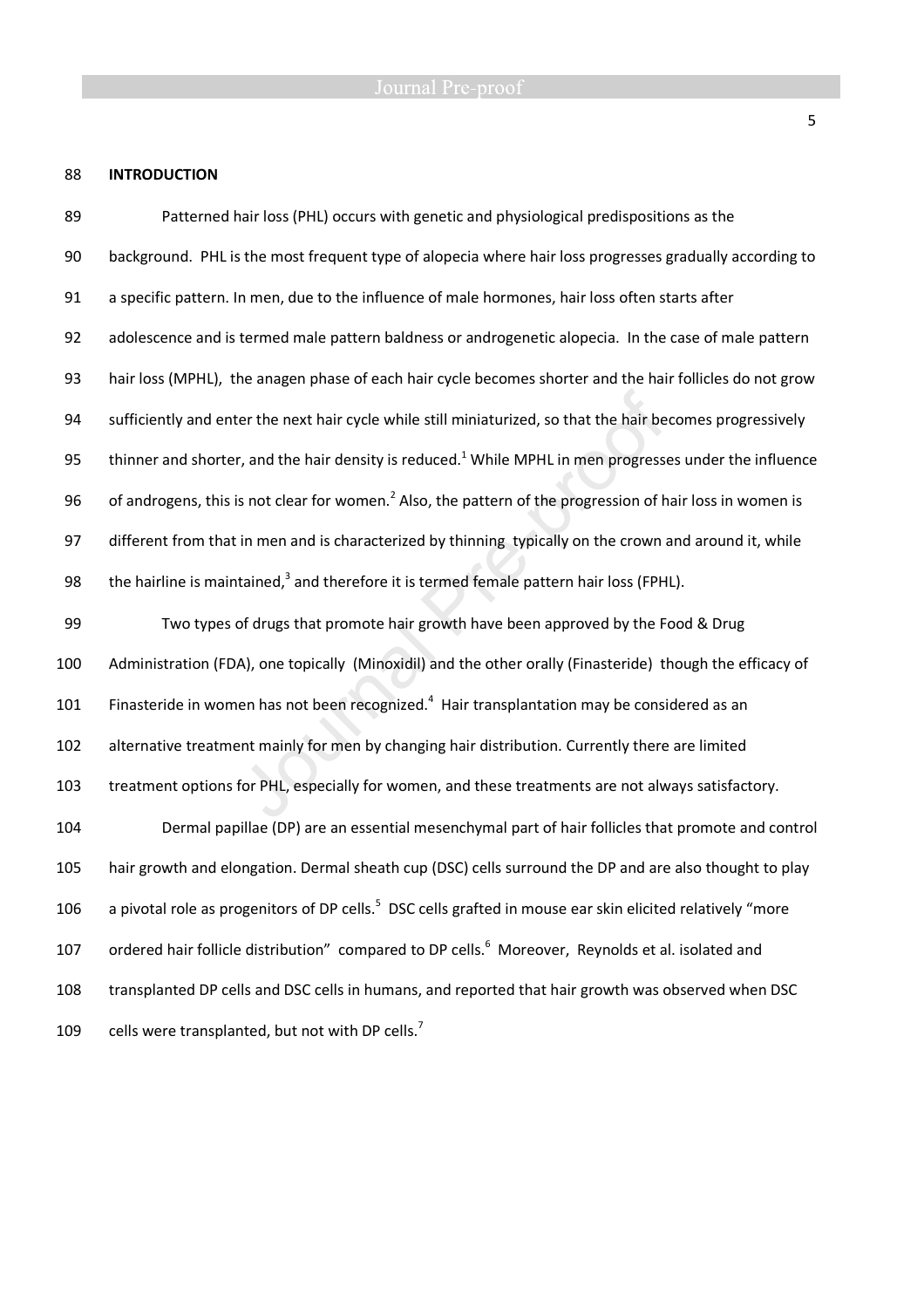110 A phase I/IIa study for cell-based therapy of hair loss using autologous DSC cells was conducted

111 with 19 male and female subjects in Europe<sup>8</sup>, and showed no serious adverse events with some

- 112 improvement in total hair density at 6months interim analysis (unpublished preliminary data) .
- 
- 114 with autologous DSC cells to treat PHL in 66 male and female subjects, to examine the efficacy and

115 safety of injecting autologous DSC cells into bald areas.

113 Here, we performed a randomized, placebo-controlled double-blinded dose finding clinical study<br>
114 with autologous DSC cells into bald areas.<br>
115 Safety of injecting autologous DSC cells into bald areas.<br>
116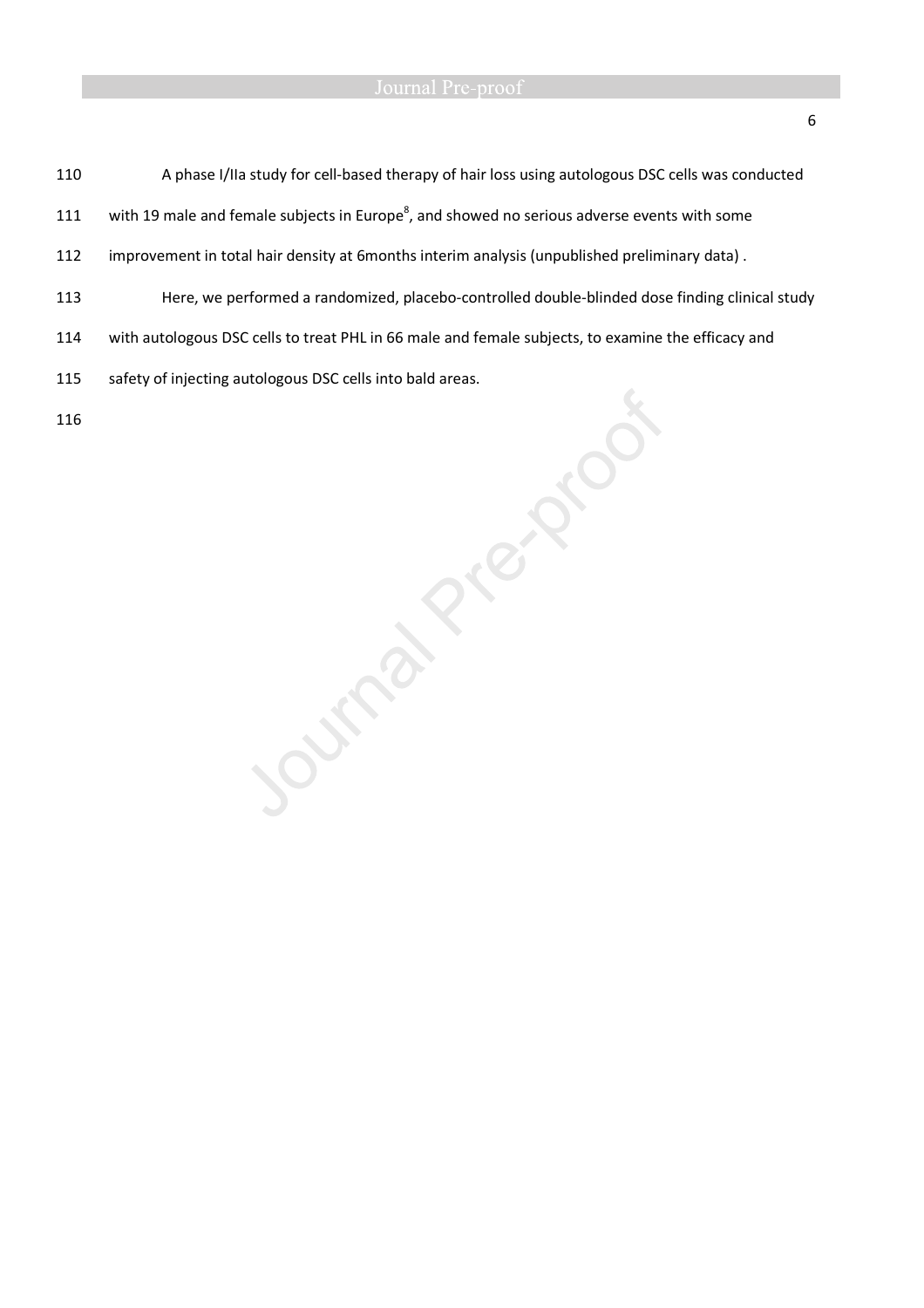118 **METHODS** 

119 **Detailed descriptions of exclusion criteria, injections, DSC dissection procedures and the culture of DSC**  120 **cells are available online at Mendeley Data Sets as** http://dx.doi.org/10.17632/jhpj54ycmt. 121 **Study participants.** Eligible male and female subjects were aged over 20 years with MPHL in 122 males classified as type III-vertex, IV, V and VI using the Norwood-Hamilton classification<sup>9</sup>, and FPHL in 123 females classified as grades 3-6 using the Shiseido classification presented as supplementary data at 124 Mendeley Data Sets.<sup>10</sup> Characteristics of the study subjects are listed in Table 1. All subjects signed

125 informed consent forms approved by the Institutional Review Board at each center and the Certified 126 Committee for Regenerative Medicine at the Tokyo Medical University under the Act on the Safety of 127 Regenerative Medicine.

128 **Study design.** This study was a randomized, double-blinded, placebo-controlled, dose finding, 12 129 months clinical study conducted at two centers in Japan. A schematic overview of the study is shown in 130 Fig.1. After informed consent, subjects eligible for the study were screened and DSCs from each subject 131 were dissected as previously described <sup>11</sup> (from July 2016 to April 2018) and cultured as detailed in the 132 next section and supplementary data at Mendelely Data Sets . Four circular injection sites (each 133 approximately 2 cm<sup>2</sup>) for each subject were fixed inside the hair loss areas. Three concentrations of DSC 134 cell suspensions (7.5x10<sup>6</sup>, 1.5x10<sup>6</sup> and 3.0x10<sup>5</sup> cells) and a placebo (each in a volume of 1 ml) were injected 135 separately into 4 randomly allocated injection sites. The efficacy was evaluated by taking images of 136 phototrichograms, before the injections and at 3, 6, 9 and 12 months later (from July 2016 to April 2019), 137 and the hair densities and hair diameters were measured using image analysis system software as 138 described in detail in the efficacy evaluation section. Safety evaluations assessed the local safety at the 139 injection sites, the extent of systemic adverse events, and their relevance to the injections, and this 140 clinical study was periodically monitored by an independent research contract organization agency (SRD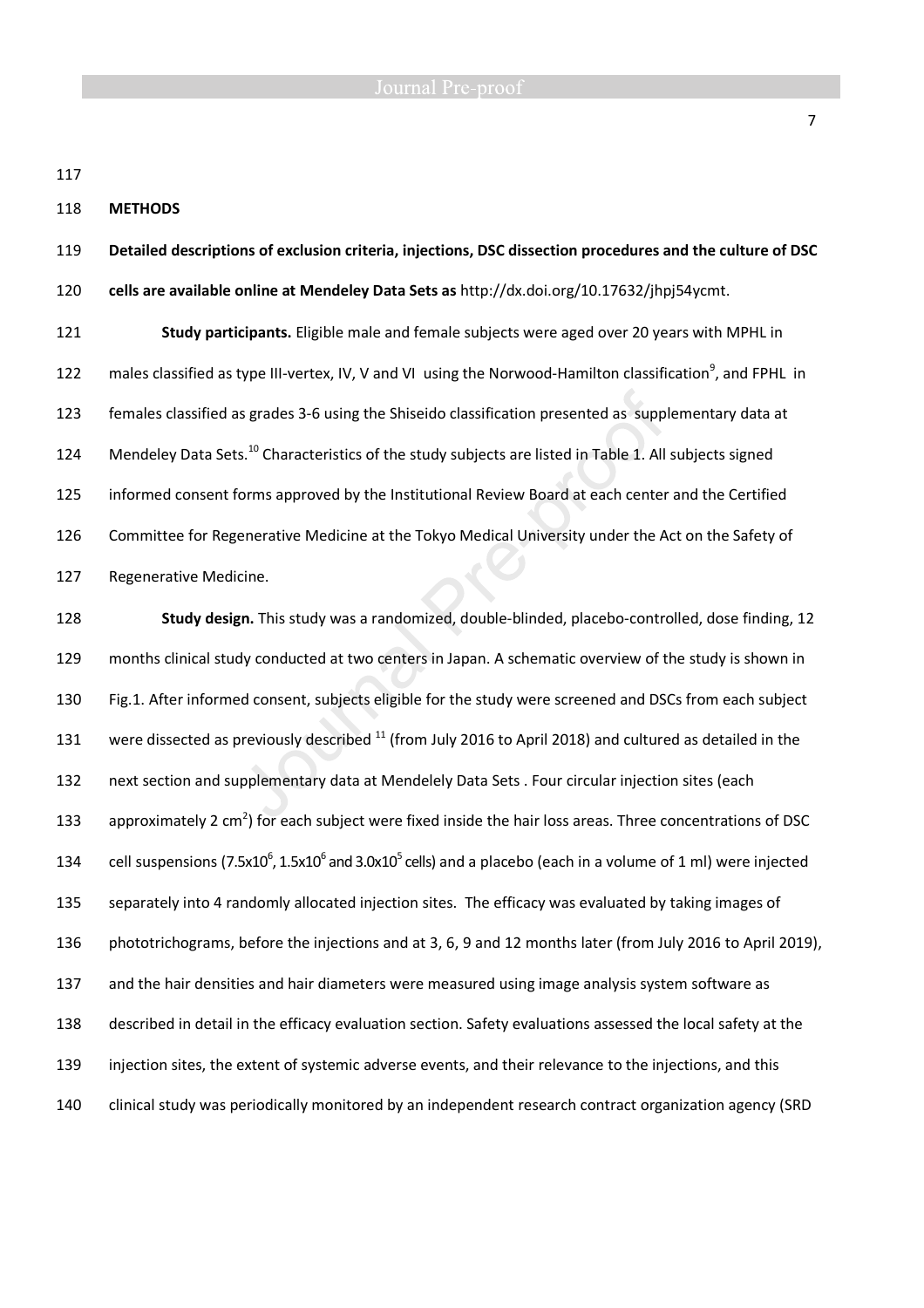141 Co., Ltd., Tokyo, Japan). After the end of the clinical study period 12 months after the injections, follow-142 ups will be conducted for another 2 years.

143 **DSC dissection and culture of DSC cells.** DSC dissection and preparation of DSC cell suspensions 144 are described in the online supplementary data at Mendelely Data Sets.

145 **Efficacy evaluation (Assessments).** Before the injections and at 3, 6, 9 and 12 months later, the 146 hairs at the four injection sites of each subject were clipped to 1 mm length. A tattoo ink was used to 147 identify each target region. Phototrichogram images were taken with an EOS 600D digital camera 148 (Canon Inc, Japan) equipped with a Cutiscope (Ennoblement Hohlrieder Martin Dr. Co, Austria). These 149 phototrichogram images were given random codes, and hair characteristics were measured by three 150 trained technicians using image analysis system software (Hybrid Measure: Inotech Corp, Japan). 151 Characteristics measured included total hair density (hairs/cm<sup>2</sup>), cumulative hair diameter (sum of hair 152 diameters per square centimeter, mm/cm<sup>2</sup>) and mean hair diameter (average of the diameters of all

153 measured hairs,  $\mu$ m).

154 **Safety evaluation.** Each subject underwent a physical examination and a physician's consultation 155 before the injections and at 1, 3, 6, 9 and 12 months later. A physician's consultation was also performed 156 2 and 7 days after the injections.

157 **Statistical analysis.** The difference between the baseline and 3, 6, 9 and 12 months after the 158 injections was calculated for each parameter. These data were compared by analysis of covariance 159 (ANCOVA) using the baseline as a covariate, and subject, dose level, injection site and technician as 160 factors. Estimations of the difference between each dose level and the placebo were performed using a 161 95% Wald confidence interval.

162 Safety assessments were performed using McNemar's test on paired contingency tables of the 163 placebo site and each dose site, that counted the presence or absence of adverse events.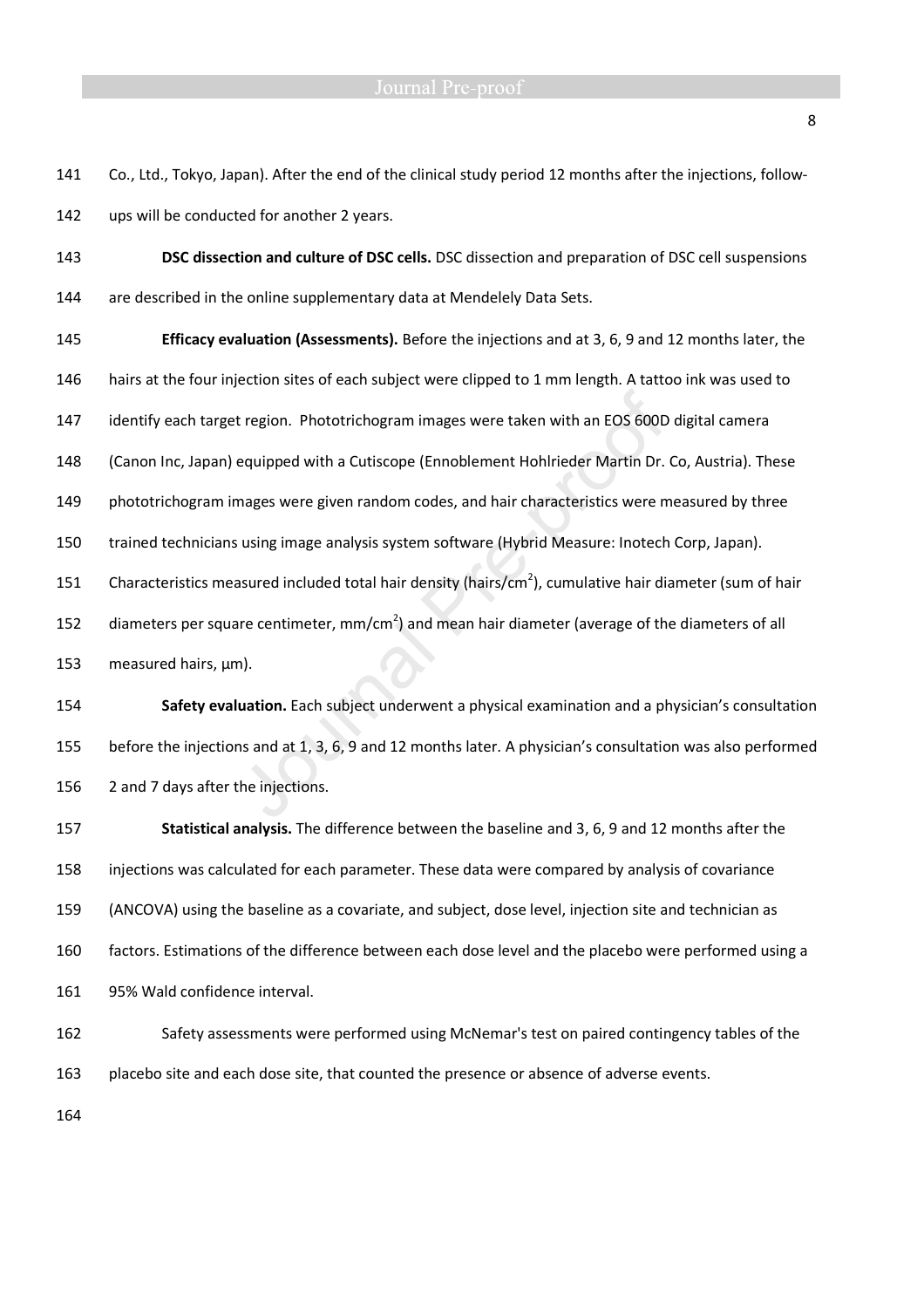166 **RESULTS** 

| 167 | Subject characteristics. A total of 67 subjects were selected and biopsied, and 65 subjects (50                  |  |  |  |
|-----|------------------------------------------------------------------------------------------------------------------|--|--|--|
| 168 | males and 15 females with a mean age of 51.1 ± 7.0 years) were injected with autologous DSC cells (FAS;          |  |  |  |
| 169 | Full Analysis Set). Table I shows the baseline characteristics of those subjects. The average number of          |  |  |  |
| 170 | DSC cells derived from each subject after passaging was $7.1x10^7 \pm 3.5$ cells, and their viability was stable |  |  |  |
| 171 | and high at 97.2 ± 2.2%. ALP activity was positive (low to medium range) in all DSC cell cultures. A total       |  |  |  |
| 172 | of 62 subjects completed the 12-month observation period (PPS; Per Protocol Set).                                |  |  |  |
| 173 | Efficacy. Differences from the baseline to 3, 6, 9 and 12 months after the injections were                       |  |  |  |
| 174 | calculated, and the means of those differences were compared with the placebo for each dose level.               |  |  |  |
| 175 | Total hair density (Fig 2a) and cumulative hair diameter (Fig 2b) increased significantly at 6 and 9 months      |  |  |  |
| 176 | at the low-dose DSC cell injection site compared to the placebo. There was no significant change in mean         |  |  |  |
| 177 | hair diameter (Fig 2c) in any group over the course of the study.                                                |  |  |  |
| 178 | Both males and females showed similar results at the low-dose injection site (Fig 3a). Stratified                |  |  |  |
| 179 | analysis by age and hair loss progression showed that the treatment was more successful in older                 |  |  |  |
| 180 | subjects (51 years or older) (Fig 3b) and in subjects with moderate severity (Hamilton grade III, IV and         |  |  |  |
| 181 | Shiseido grade 3, 4) (Fig 3c). The treatment was more successful in older subjects with moderate severity        |  |  |  |
| 182 | (Fig 3d). Representative phototrichogram images of effective cases showed increases in hair density and          |  |  |  |
| 183 | diameter (Fig 4).                                                                                                |  |  |  |
| 184 | Safety. Mild adverse events, such as erythema, swelling, purpura and small hemorrhages, at the                   |  |  |  |

185 injection sites were observed in 14 cases (45 by sites). There was no indication suggesting there was a 186 difference in the occurrence of adverse events between the DSC cells and the placebo injection sites 187 (McNemar's test). Three mild vagal reflexes were seen at the time of injection as systemic adverse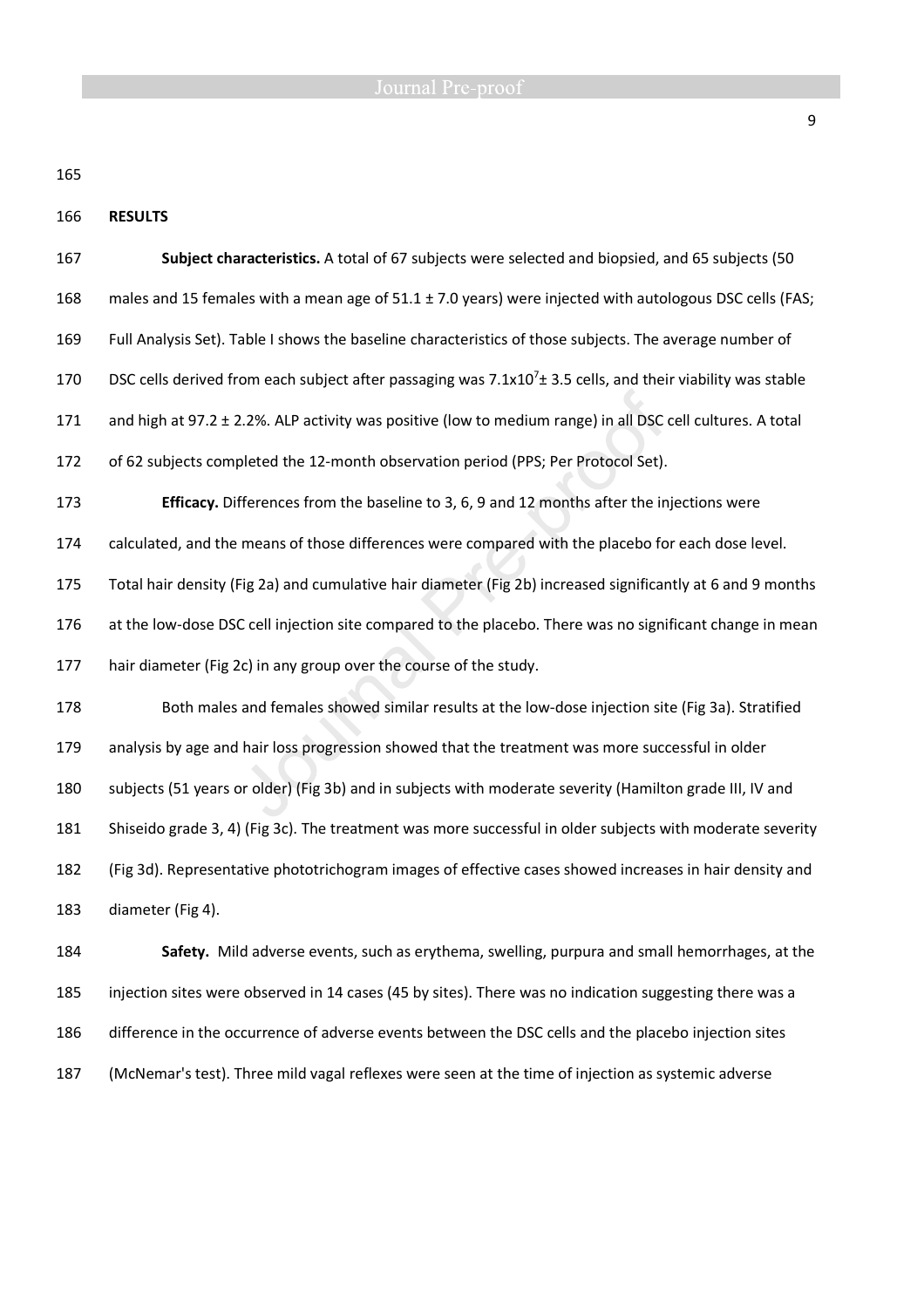- 188 events. These local and systemic adverse events were mild and occurred during the injection or within 2
- 189 days, after which their disappearance was confirmed.

Journal Prezencor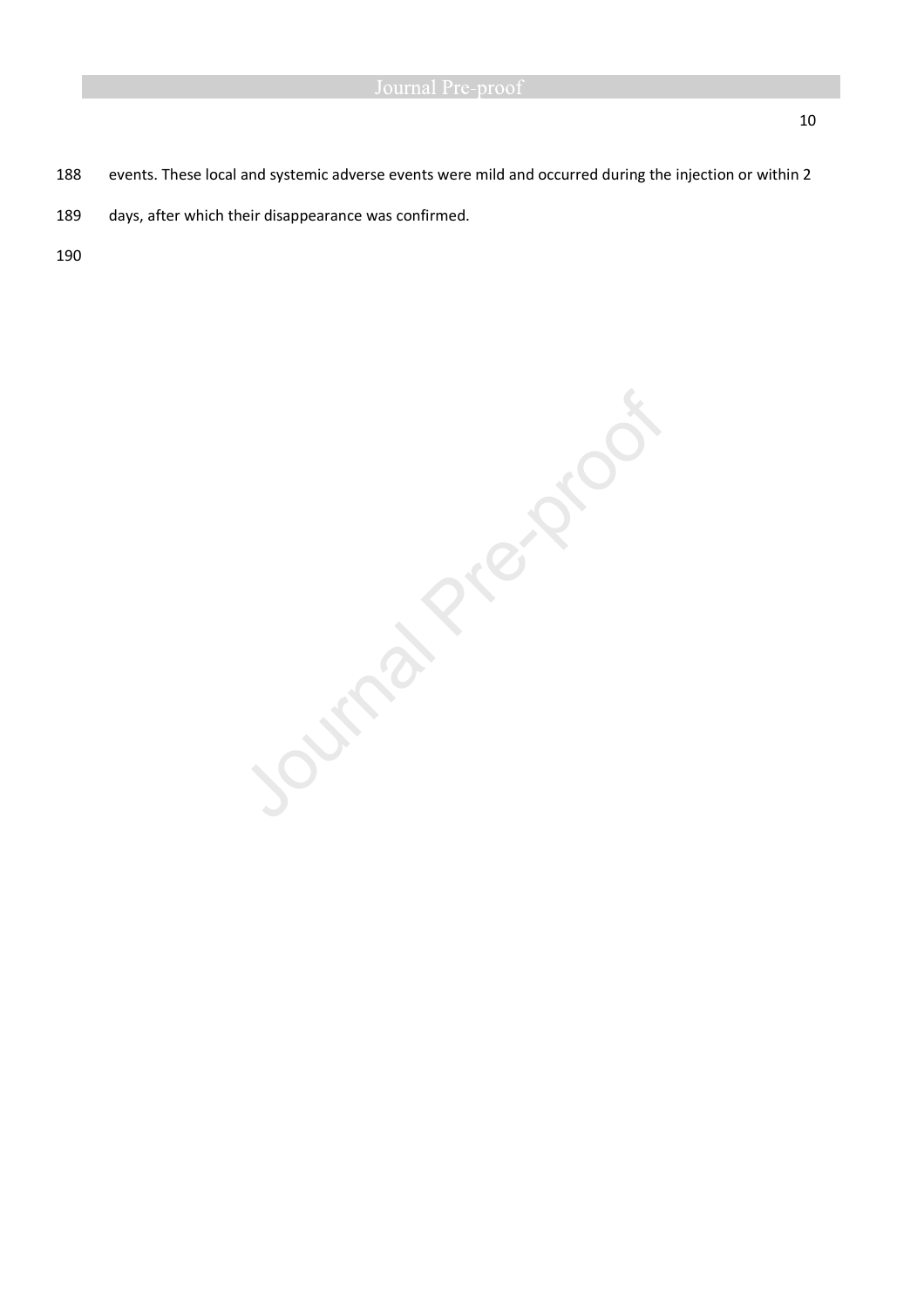## 192 **DISCUSSION**

193 This is a clinical study reporting a cell-based treatment for hair loss using autologous DSC cells 194 that shows a significant result. In the present study,  $3.0x10<sup>5</sup>$  DSC cells, the lowest dose among the three 195 doses of DSC cells tested, elicited a statistically significant increase in total hair density and cumulative 196 hair diameter compared with the placebo. The increase of hair density is thought to be due to the 197 induction of anagen transition in existing resting hair follicles according to a human hair follicle model.<sup>12</sup> 198 Within the 3.0x10<sup>5</sup> dose injection, subjects stratified by moderate severity (Hamilton grade III, IV and 199 Shiseido grade 3, 4) and older (≥51 years) were significantly improved compared with the placebo, 200 indicating the existence of a subpopulation of higher responders to the treatment. In other words, older 201 patients may possess higher numbers of resting inactive hair follicles (telogen hairs) so that injected DSC 202 cells showed more prominent improvement in the induction of hair growth. Since the same result was 203 found for female subjects as well as males, this cell therapy treatment is expected to be useful for 204 female subjects whose options are limited compared with male subjects. 205 Regarding adverse events, although mild adverse events resulting from the injections occurred in 206 14 cases, there was no significant difference in the incidence of adverse events between the DSC cells 207 and the placebo injection sites. This clinical study was well tolerated. 208 Regarding the proof of concept of this treatment, a reasonable explanation is that due to the 209 migration of injected DSC cells into pre-existing miniaturized hair follicles and their incorporation into DP 210 and DSC regions, they presumably differentiated into DP cells. As support for this hypothesis, it has

211 been recently shown that human DSC cells injected in reconstituted human hair follicles in the dorsal

- 212 skin of nude mice migrate and are taken into hair follicles.<sup>12</sup> To determine whether cultured DSC cells
- 213 retain their hair inductive property, ALP is the only candidate potency marker for DP, $^{13}$  although that
- 214 has not yet been proven. The DSC cells used in this study had moderate to weak ALP activity, however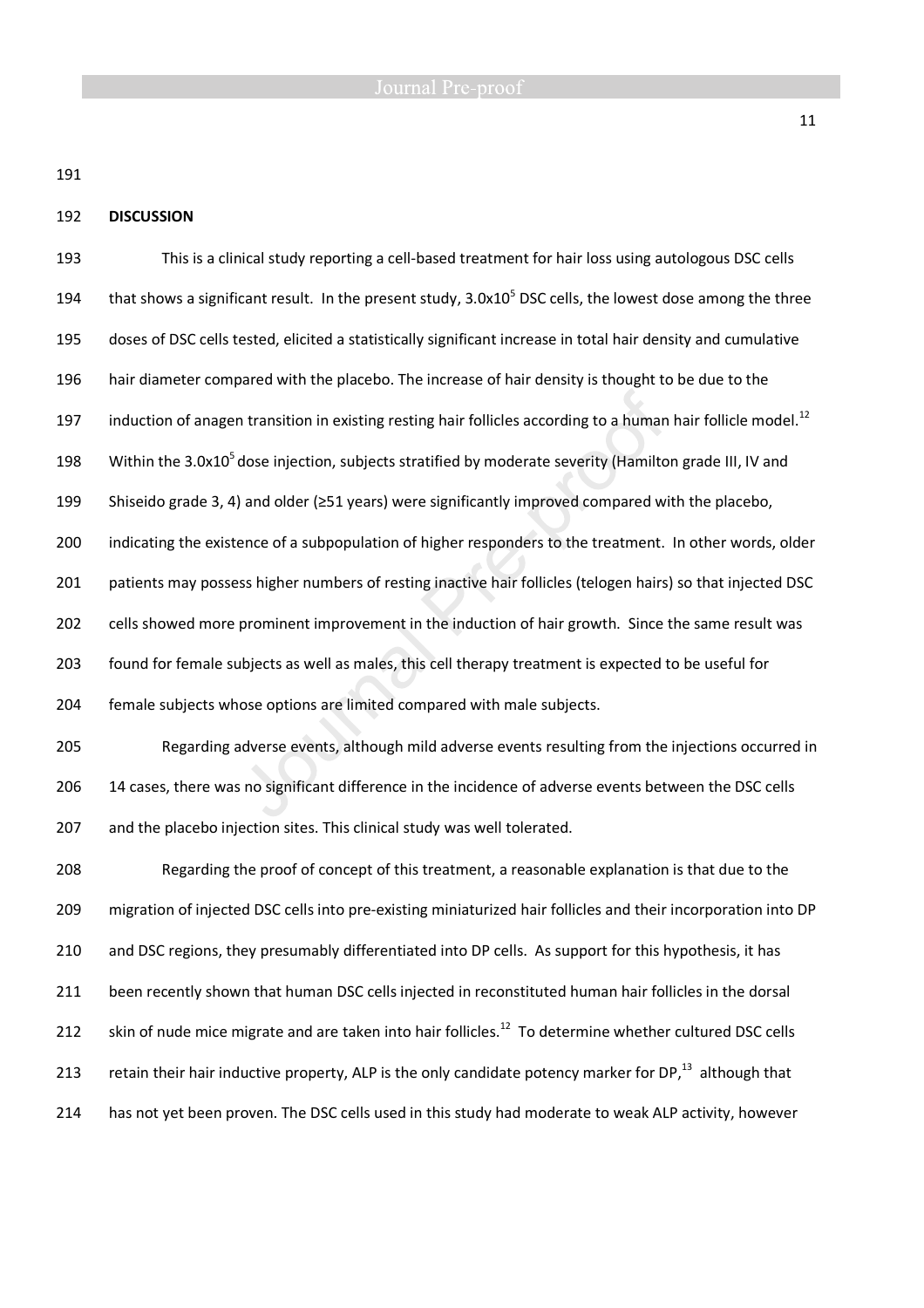215 we did not perform any histological analysis after DSC cell injection. Further study is needed to trace 216 injected DSC cells and to identify additional new markers for the hair inductive potency of DSC cells. 217 The fact that mean hair diameter was unchanged suggested that the improvement was not 218 limited to an increase in vellus hair, but also that the number of other thicker or thinner hairs were also 219 increased at the same time.

220 The highest dose used in this study was chosen according to a phase I/IIa trial in Europe.<sup>8</sup> The 221 medium dose was set as a 1:5 dilution of the highest dose, and a further 1:5 dilution of the medium dose 222 was set as the lowest dose. The improvement by the lowest dose of DSC cells used in this study was 223 demonstrated, and the reason why a dose dependency was not observed in the medium and higher 224 doses of DSC cells is presumed to be tissue damage or a poorer environment of the tissue caused by the 225 injection of higher numbers of DSC cells. A preclinical study of mice confirmed that the number of viable 226 cells remaining in the skin after injection is immediately reduced by a certain amount when higher cell 227 numbers (> 1.5x10<sup>6</sup> cells/mL) are injected, indicating that there may be an upper limit to the number of 228 viable cells that can be retained in the skin (unpublished observation). Further, the debris of dead cells 229 may cause inflammatory reactions such as immune cell migration and cause a poorer environment for 230 remaining viable DSC cells. Another possibility is that there is certain range in the number of DSC cells 231 per injected skin area that activates resting hairs to enter an active hair cycle (Anagen hair). Although 232  $3.0x10<sup>5</sup>$  DSC cells was the lowest dose tested, this does not imply that this number of DSC cells is 233 insufficient, and rather it is advantageous both in terms of manufacturing and clinical viewpoints in 234 which larger bald areas could be treated with relatively small cell numbers per area and further non-235 invasive, safer treatments would be useful.

236 Careful examination is needed to determine if the reduced hair growth at 12 months is due to 237 the lifetime of the injected cells and/or to another factor. Recently we have shown that injected DSC 238 cells are retained for at least four months in hair follicles in a human hair follicle model established with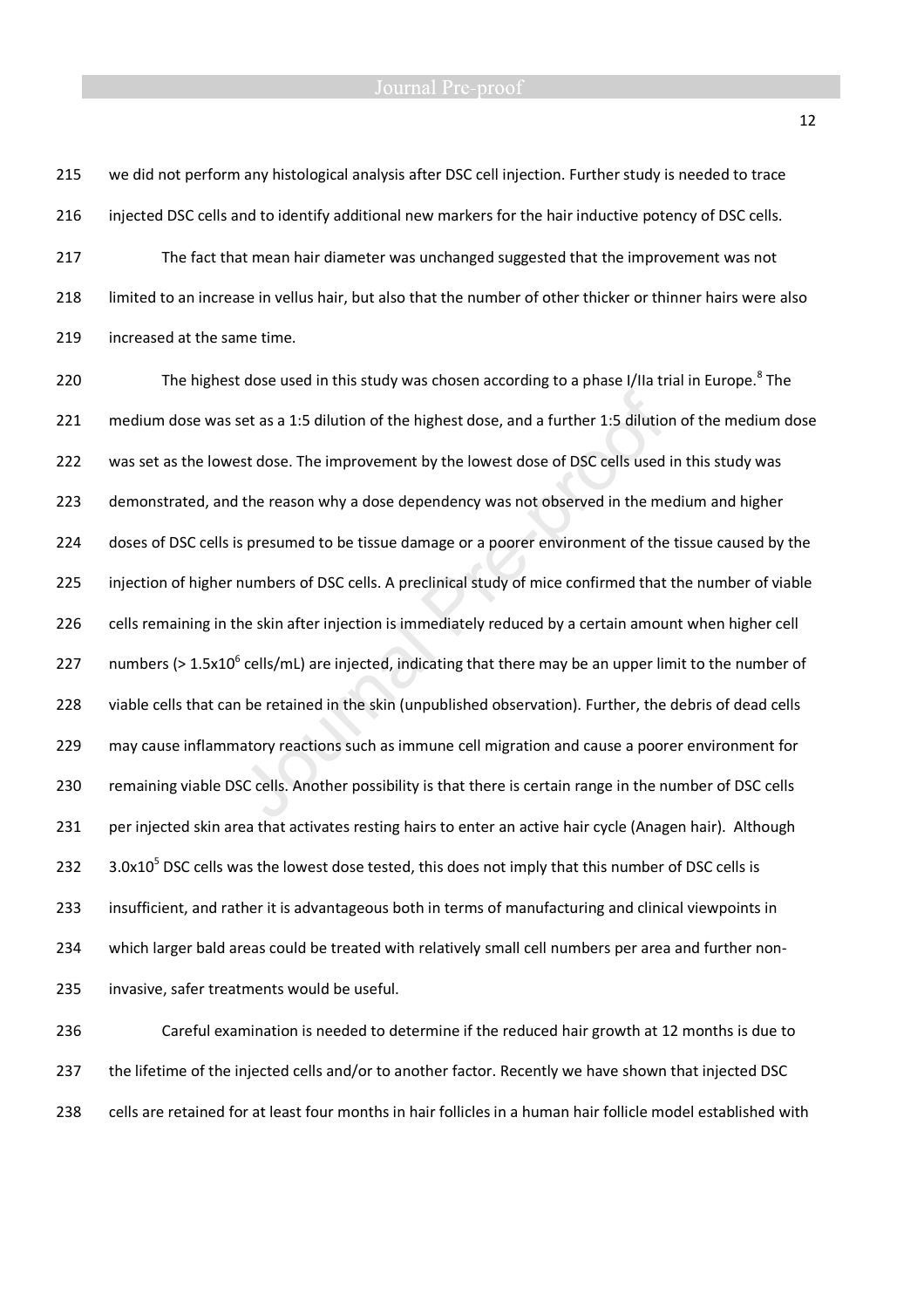## Journal Pre-proof

| a 6 month-lifespan in nude mouse dorsal skin. <sup>12</sup> This time we used treatment with a single injection of |
|--------------------------------------------------------------------------------------------------------------------|
| DSC cells at each site, but preclinical studies using human hair follicle models have shown the                    |
| effectiveness of repeated injections (unpublished data). For an improved clinical protocol, the                    |
| effectiveness of sequential injections of multiple doses of DSC cells after specific periods of time is also       |
| an issue to be examined.                                                                                           |
| The phototrichogram method used to evaluate hair growth is an objective and relatively                             |
| accurate method, however, it has a limited quantitative detection range, and therefore, an additional              |
| global asset evaluation method by clinical doctors that assesses the overall appearance is also necessary          |
| in future studies.                                                                                                 |
| In conclusion, this clinical study of autologous cell therapy using DSC cells to treat male and                    |
| female PHL has shown positive, although temporary, responses at the lowest cell concentration injected,            |
| and further studies are warranted to determine the best concentration of cells and treatment regimen.              |
| In order to determine if this cell-based treatment provides a significant clinical change noticeable to            |
| patients and practicing physicians, additional clinical studies injecting DSC cells in larger hair shedding        |
| areas should be performed to demonstrate a visible effect by global photo-assessment.                              |
|                                                                                                                    |
|                                                                                                                    |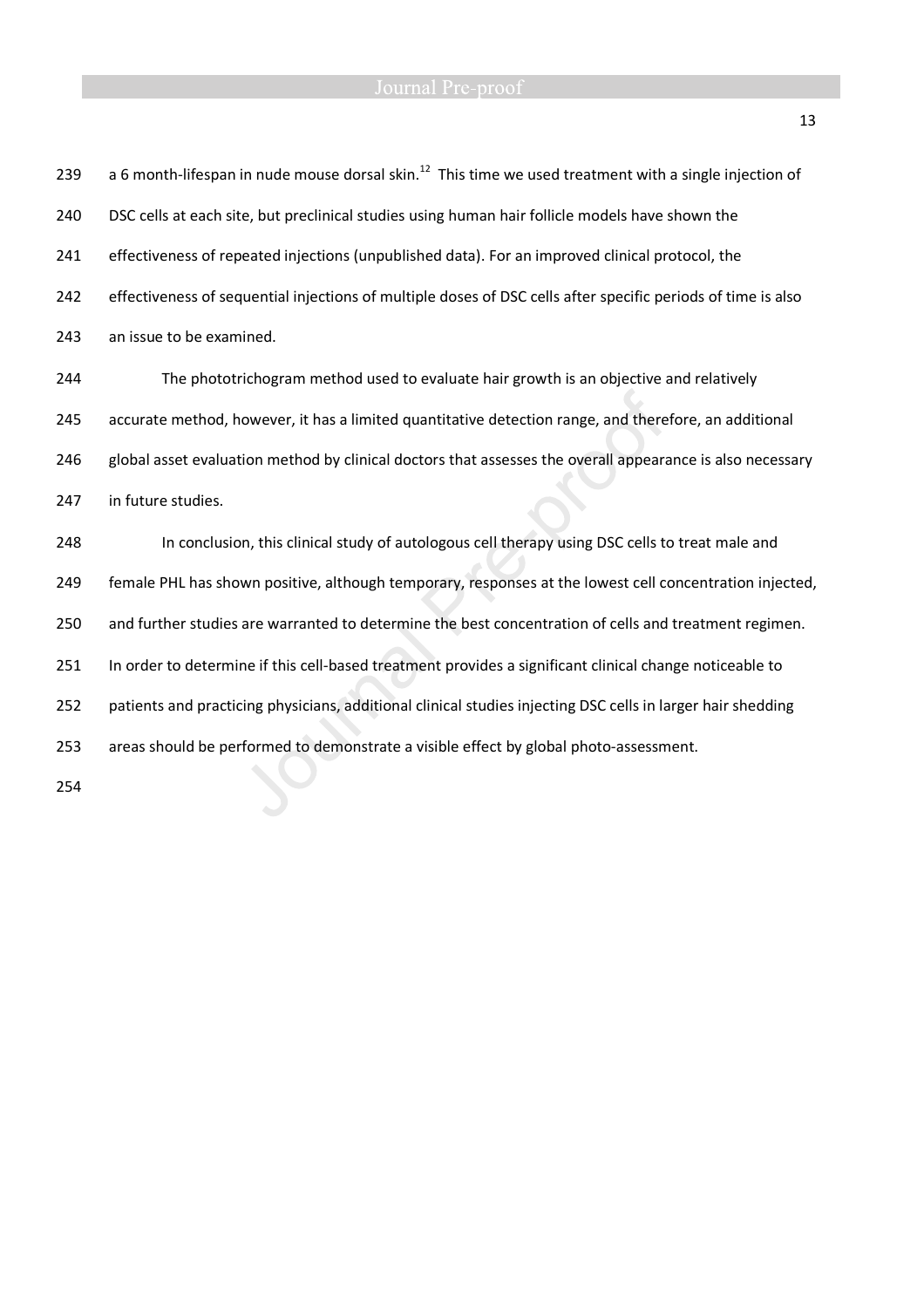## 256 **ACKNOWLEDGMENTS**

- 257 The authors thank Drs. Masaki Uchiyama, Kenichiro Mae, Takashi Arai, Yuichiro Kato, Yasuhiro Kanda,
- 258 Ayano Kanzaki, Yui Hukuhara, Kouhei Shirai, Kosuke Watanabe, Kazuya Arao, Tatsuro Maeda and the
- 259 Medical staff at the Tokyo Medical University and the Toho University Ohashi Medical Center. We thank
- 260 Dr. Yoshinori Ishii at the Skin Clinic for technical advice. We thank the Shiseido team at the Shiseido
- 261 Incubation Center and the SPEC for cell manufacturing. We thank the staff of SRD Co., Ltd. for clinical<br>262 support, monitoring and data management.<br>263
- 262 support, monitoring and data management.

263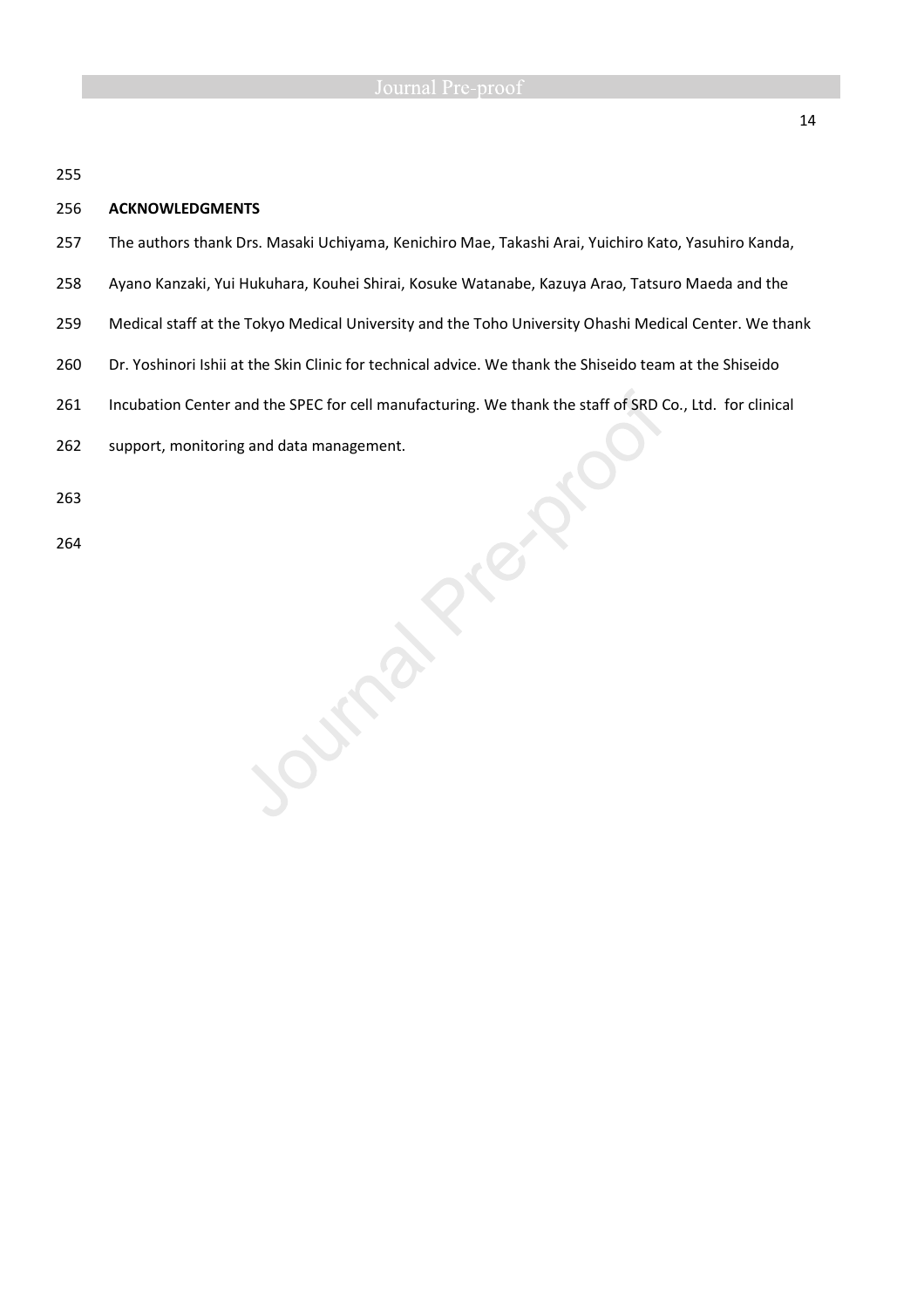## 265 References

266 1. Olsen EA. Androgenetic alopecia. In: E. A. Olsen editor. Disorders of hair growth: diagnosis and treatment New

267 York.: McGraw-Hill, ; 1994. p. 257-83.

- 268 2. Yip L, Rufaut N , Sinclair R. Role of genetics and sex steroid hormones in male androgenetic alopecia
- 269 and female pattern hair loss: an update of what we now know. Australas J Dermatol 2011;52:81-8.
- 270 3. Ludwig E. Classification of the types of androgenetic alopecia (common baldness) occurring in the
- 271 female sex. Br J Dermatol 1977;97:247-54.
- 272 4. Price VH, Roberts JL, Hordinsky M, Olsen EA, Savin R, Bergfeld W et al. Lack of efficacy of finasteride in
- 273 postmenopausal women with androgenetic alopecia. J Am Acad Dermatol 2000;43:768-76.
- 274 5. Rahmani W, Abbasi S, Hagner A, Raharjo E, Kumar R, Hotta A et al. Hair follicle dermal stem cells
- 275 regenerate the dermal sheath, repopulate the dermal papilla, and modulate hair type. Dev Cell
- 276 2014;31:543-58.
- 277 6. McElwee KJ, Kissling S, Wenzel E, Huth A, Hoffmann R. Cultured peribulbar dermal sheath cells can
- 278 induce hair follicle development and contribute to the dermal sheath and dermal papilla. J Invest
- 279 Dermatol 2003;121:1267-75.
- 280 7. Reynolds AJ, Lawrence C, Cserhalmi-Friedman PB, Christiano AM , Jahoda CA. Trans-gender induction 281 of hair follicles. Nature 1999;402:33-4.
- 282 8. McElwee K, Panich D, Hall D , Hoffmann R. Toward a cell-based treatment for androgenetic alopecia in
- 283 men and women: 12-month interim safety results of a phase 1/2a clinical trial using autologous dermal
- 284 sheath cup cell injections. . J Invest Dermatol 2013;133:1401.
- 285 9. Norwood OT. Male pattern baldness: classification and incidence. South Med J 1975;68:1359-65.
- 286 10. Tajima M, Hamada C, Arai T, Miyazawa M, Shibata R , Ishino A. Characteristic features of Japanese
- 287 women's hair with aging and with progressing hair loss. J Dermatol Sci 2007;45:93-103.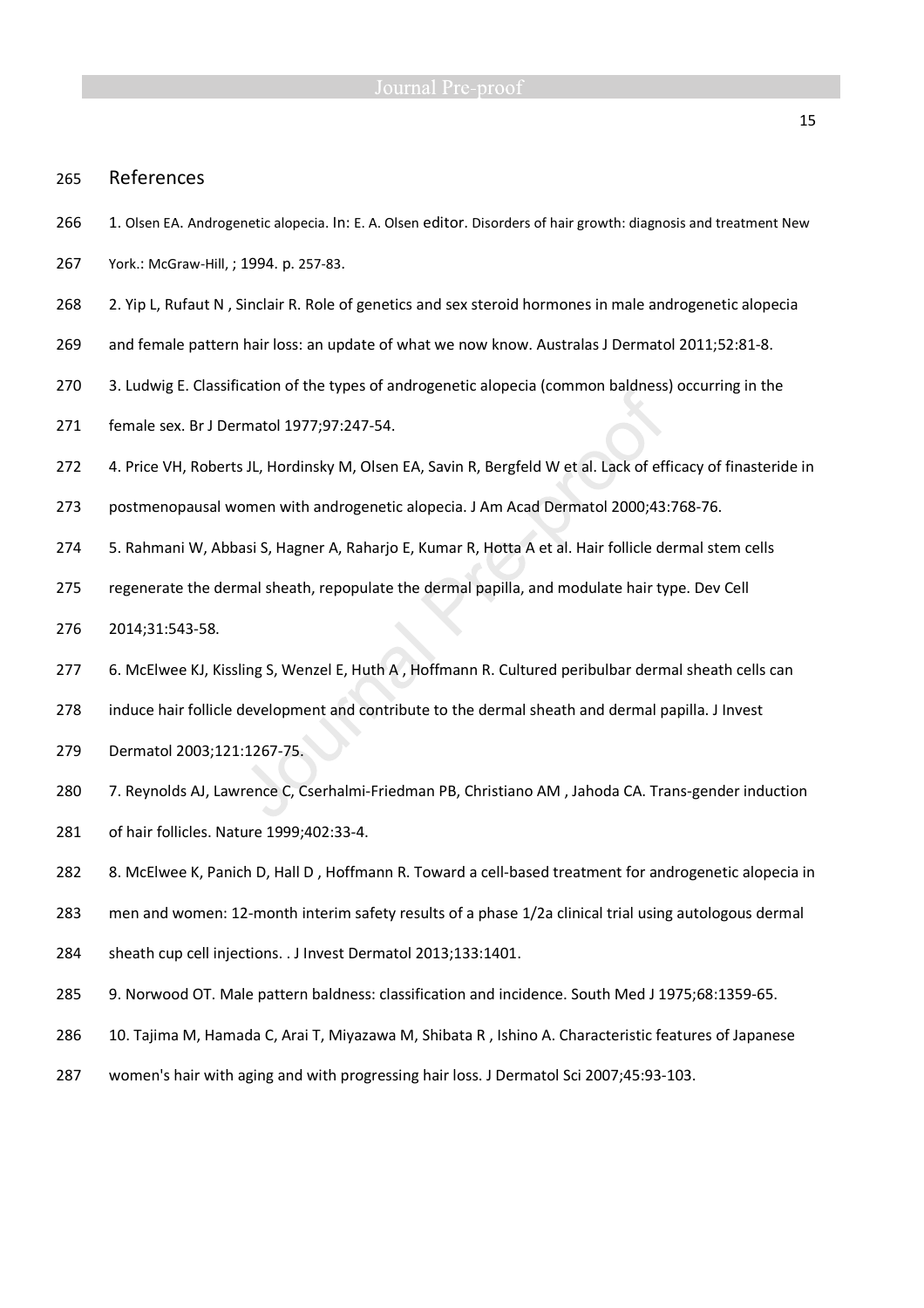- 288 11. Niiyama S, Ishimatsu-Tsuji Y, Nakazawa Y, Yoshida Y, Soma T, Ideta R et al. Gene Expression Profiling
- 289 of the Intact Dermal Sheath Cup of Human Hair Follicles. Acta Derm Venereol 2018;98:694-8.
- 290 12. Yoshida Y, Soma T, Matsuzaki T , Kishimoto J. Wnt activator CHIR99021-stimulated human dermal
- 291 papilla spheroids contribute to hair follicle formation and production of reconstituted follicle-enriched
- 292 human skin. Biochem Biophys Res Commun 2019;516:599-605.

Curry

- 293 13. Kwack MH, Jang YJ, Won GH, Kim MK, Kim JC , Sung YK. Overexpression of alkaline phosphatase
- 294 improves the hair-inductive capacity of cultured human dermal papilla spheres. J Dermatol Sci<br>2019;19:30237-3.<br>296<br>297
- 295 2019;19:30237-3.
- 296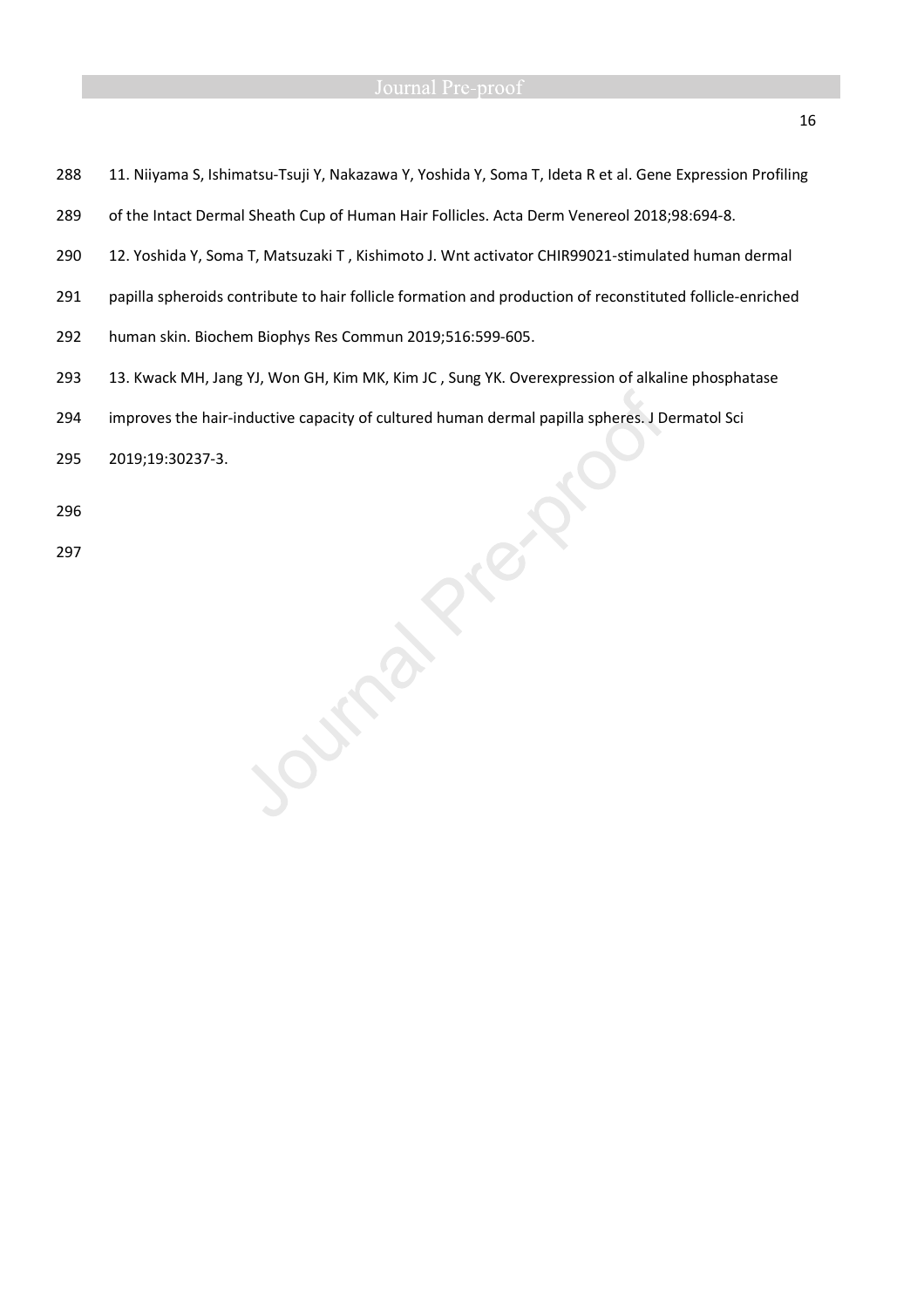## 298 **FIGURE LEGENDS**

| 300 | Fig 1. Overview of the clinical study. Scheme showing the sequence of skin biopsies, cell injections and                           |  |  |  |
|-----|------------------------------------------------------------------------------------------------------------------------------------|--|--|--|
| 301 | phototrichogram measurements performed at the Medical Centers and the microdissection of DSC cells                                 |  |  |  |
| 302 | and their production performed at the Cell Processing Center. Hair follicles were isolated from each                               |  |  |  |
| 303 | scalp skin biopsy and DSCs were dissected from those follicles. Isolated DSCs were incubated in culture                            |  |  |  |
| 304 | flasks for cell expansion. After completion of the expansion cultures, the concentrations of DSC cells                             |  |  |  |
| 305 | were adjusted to 7.5×10 <sup>6</sup> /mL (High-dose), $1.5 \times 10^6$ /mL (Med.-dose) and $3.0 \times 10^5$ /mL (Low-dose) along |  |  |  |
| 306 | with a placebo (without cells). They were then blinded by randomized codes for injection, frozen in vial                           |  |  |  |
| 307 | tubes and stored in liquid nitrogen until shipped to the hospital.                                                                 |  |  |  |
| 308 |                                                                                                                                    |  |  |  |
| 309 | Fig 2. ANCOVA analysis of each parameter. a) Total hair density, b) Cumulative hair diameter, and c)                               |  |  |  |
| 310 | Mean hair diameter. The difference of the 3 doses of DSC cells (Low, Med. and High) from the baseline                              |  |  |  |
| 311 | are shown as a difference from the placebo. Low: Low-dose $(3.0 \times 10^5/\text{mL})$ , Med.; Medium-dose                        |  |  |  |
| 312 | $(1.5\times10^6$ /mL) and High; High-dose (7.5×10 <sup>6</sup> /mL).                                                               |  |  |  |
| 313 |                                                                                                                                    |  |  |  |
| 314 | Fig 3. ANCOVA analysis of gender, age and severity of hair loss. a) Both males and females show similar                            |  |  |  |
| 315 | results with the low concentration DSC cell injection. b) Older subjects (51 years old and over), and c)                           |  |  |  |
| 316 | Moderate hair loss subjects (III, IV, 3 and 4) demonstrated significant response compared to the placebo.                          |  |  |  |
| 317 | d) Total hair density of stratified older subjects with moderate severity showed significant increase                              |  |  |  |
| 318 | compared with the placebo.                                                                                                         |  |  |  |
| 319 |                                                                                                                                    |  |  |  |
| 320 | Fig 4. Representative phototrichogram images of male and female subjects before the injection and 9                                |  |  |  |
| 321 | months later. DSC cells (3.0x10 <sup>5</sup> cells) were injected from the center marked with a red tattoo. The                    |  |  |  |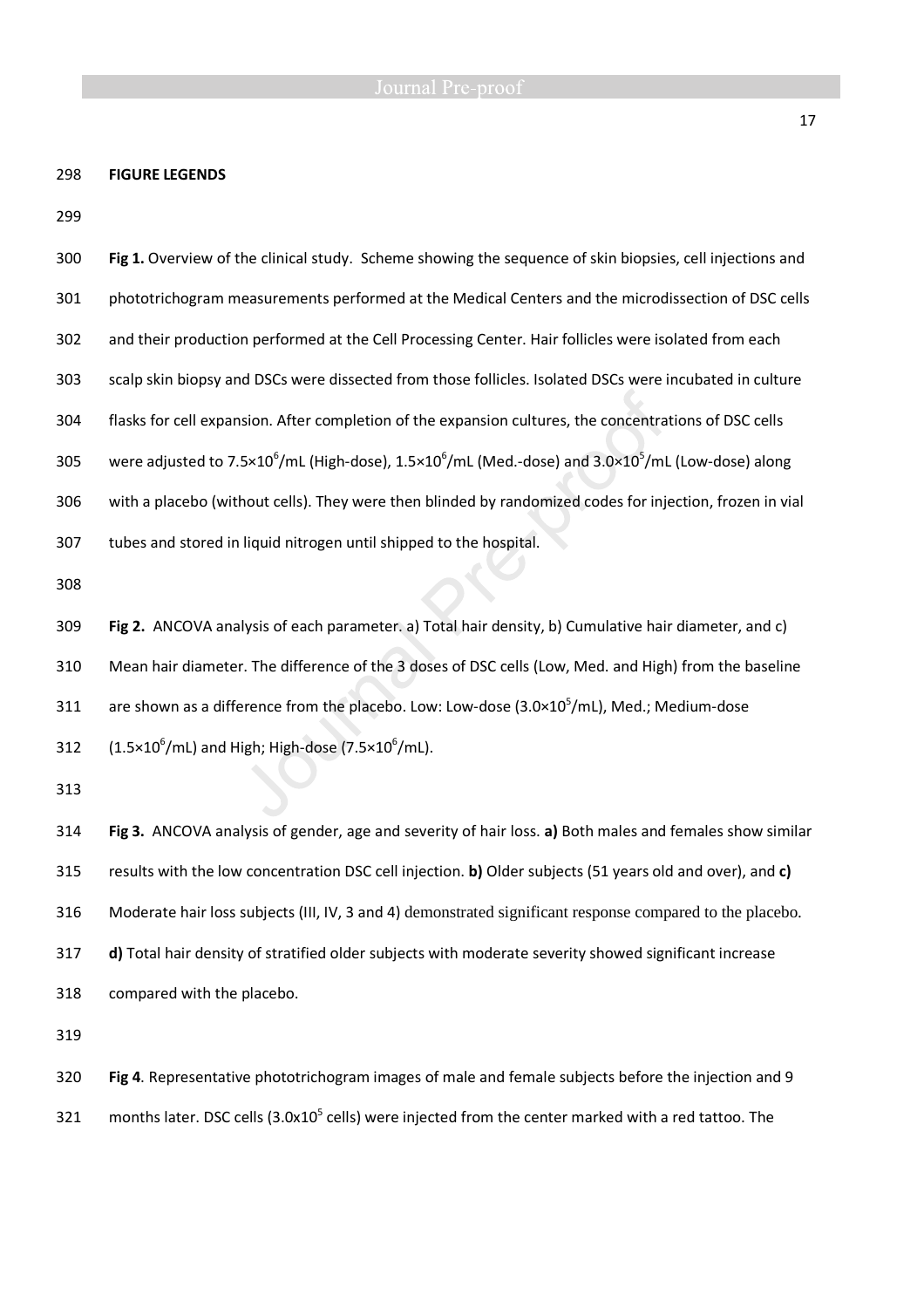- 322 measurement area was in a circle with a diameter of 15 mm. a) Male, 53 years old subject; total hair
- 323 density increased by 2.5/cm<sup>2</sup> and cumulative hair diameter increased by 0.30 mm/cm<sup>2</sup> (vs. placebo). b)
- 324 Female, 43 years old subject; total hair density increased by 3.0/cm<sup>2</sup> and cumulative hair diameter
- 325 increased by 0.60 mm/cm<sup>2</sup> (vs. placebo).
- 326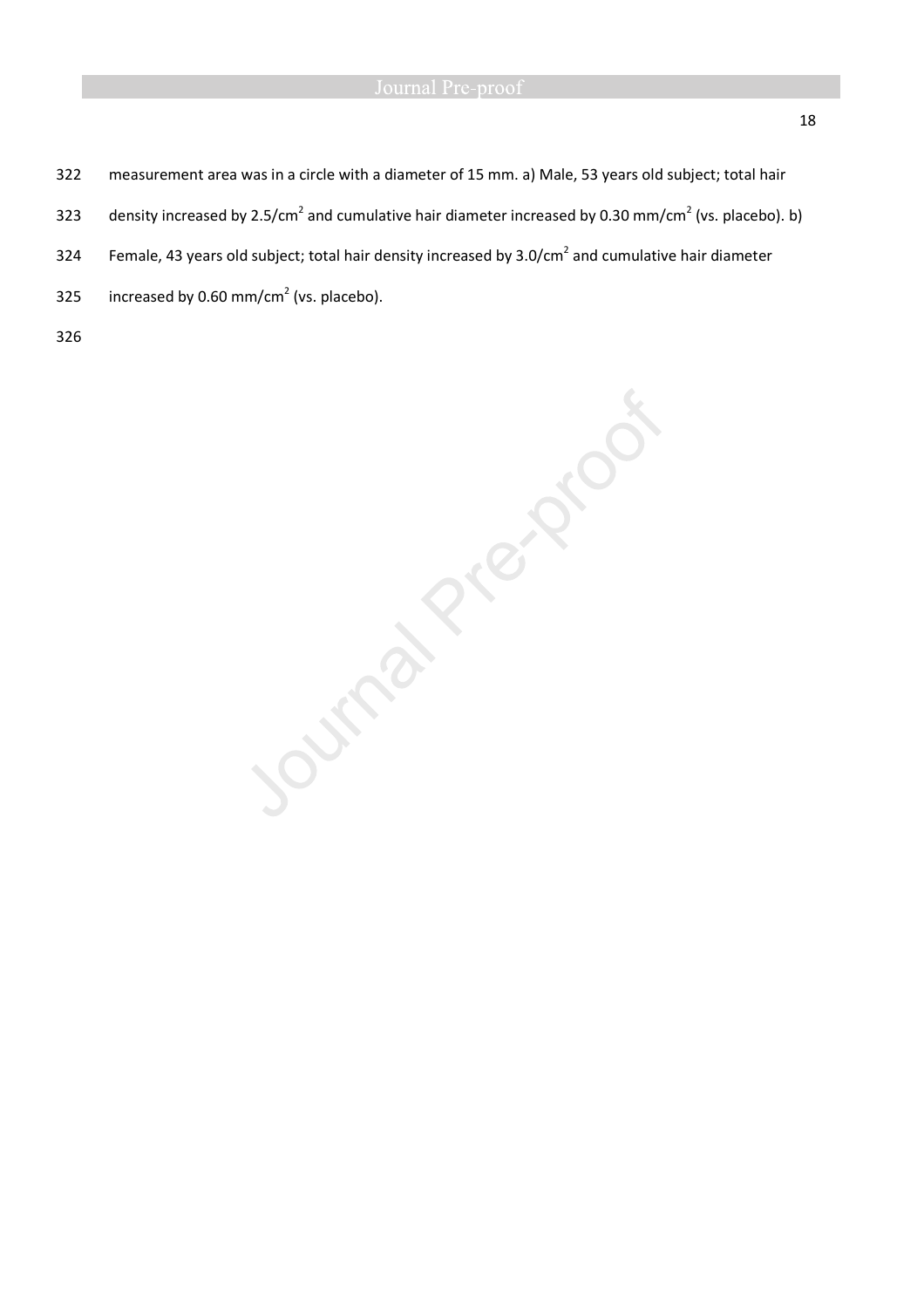## 328 **Table I**

|                      | All<br>$N=65$  | <b>Male</b><br>$N=50$ | Female<br>$N=15$ |
|----------------------|----------------|-----------------------|------------------|
|                      |                |                       |                  |
| Age, y               |                |                       |                  |
| Mean $±$ SD          | $51.1 \pm 7.0$ | $52.0 \pm 6.7$        | $48.0 \pm 7.3$   |
| Minimum-maximum      | $33 - 64$      | $35 - 64$             | $33 - 57$        |
| Stage of MPHL, n (%) |                |                       |                  |
| (Norwood-Hamilton)   |                |                       |                  |
| III-vertex           |                | 5(10.0)               |                  |
| IV                   |                | 16 (32.0)             |                  |
| v                    |                | 15 (30.0)             |                  |
| VI                   |                | 14 (28.0)             |                  |
| Stage of FPHL, n (%) |                |                       |                  |
| (Shiseido grade)     |                |                       |                  |
| 3                    |                |                       | 3(20.0)          |
| 4                    |                |                       | 3(20.0)          |
| 5                    |                |                       | 4(26.7)          |
| 6                    |                |                       | 5(33.3)          |
|                      |                |                       |                  |
|                      |                |                       |                  |
|                      |                |                       |                  |
| <b>TABLE LEGEND</b>  |                |                       |                  |

332

333 **Table I.** Baseline characteristics of subjects injected with DSC cells.

334 The 65 subjects in the FAS population receiving DSC cell injections included 50 males and 15 females,

335 with an average age of 51.1 years (52.0 years for men, 48.0 years for women). For men, subjects with

336 Norwood-Hamilton scale <sup>9)</sup> type III-vertex to type VI and for women with Shiseido scale <sup>10)</sup> 3 to 6 hair loss

337 were selected.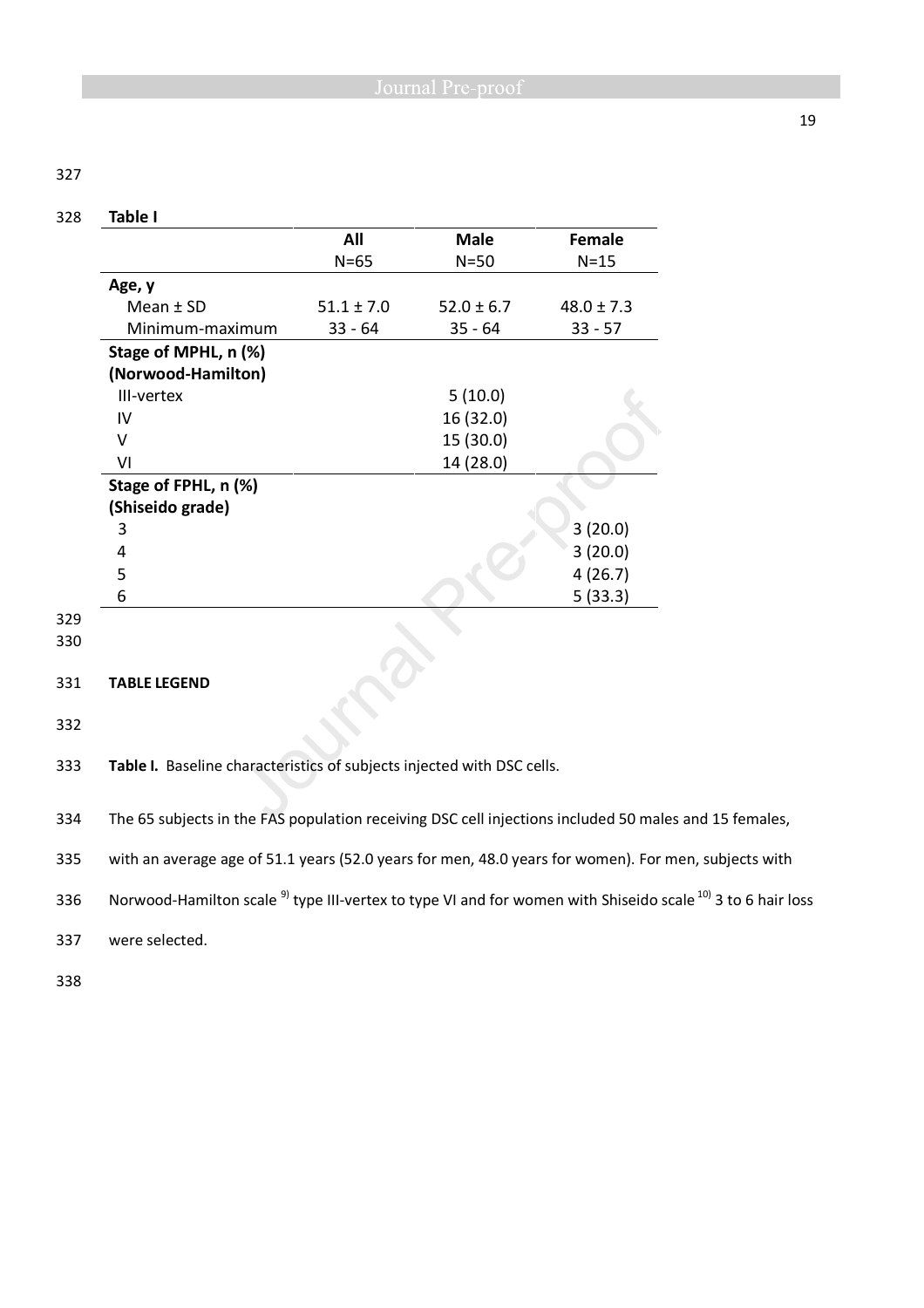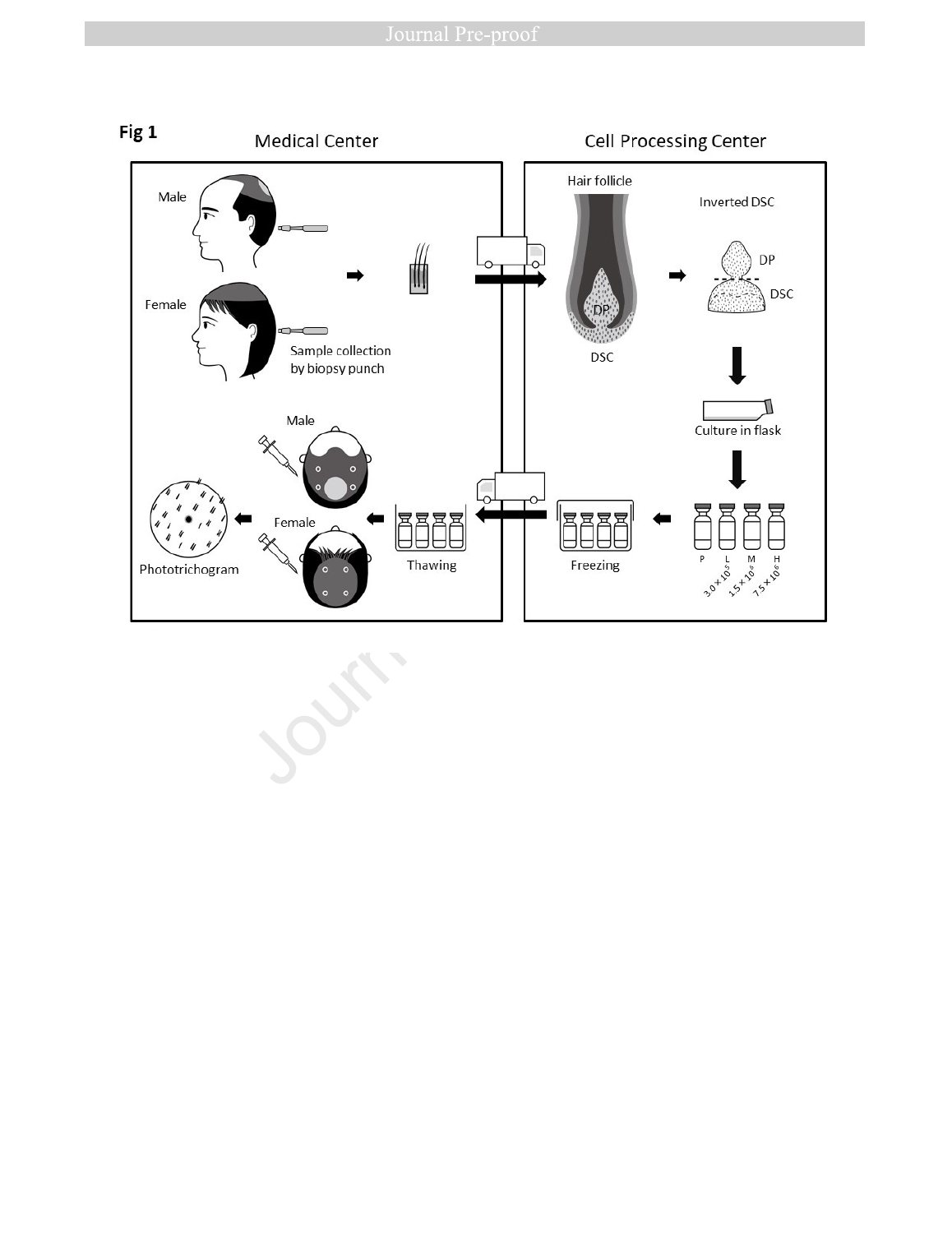





**Port**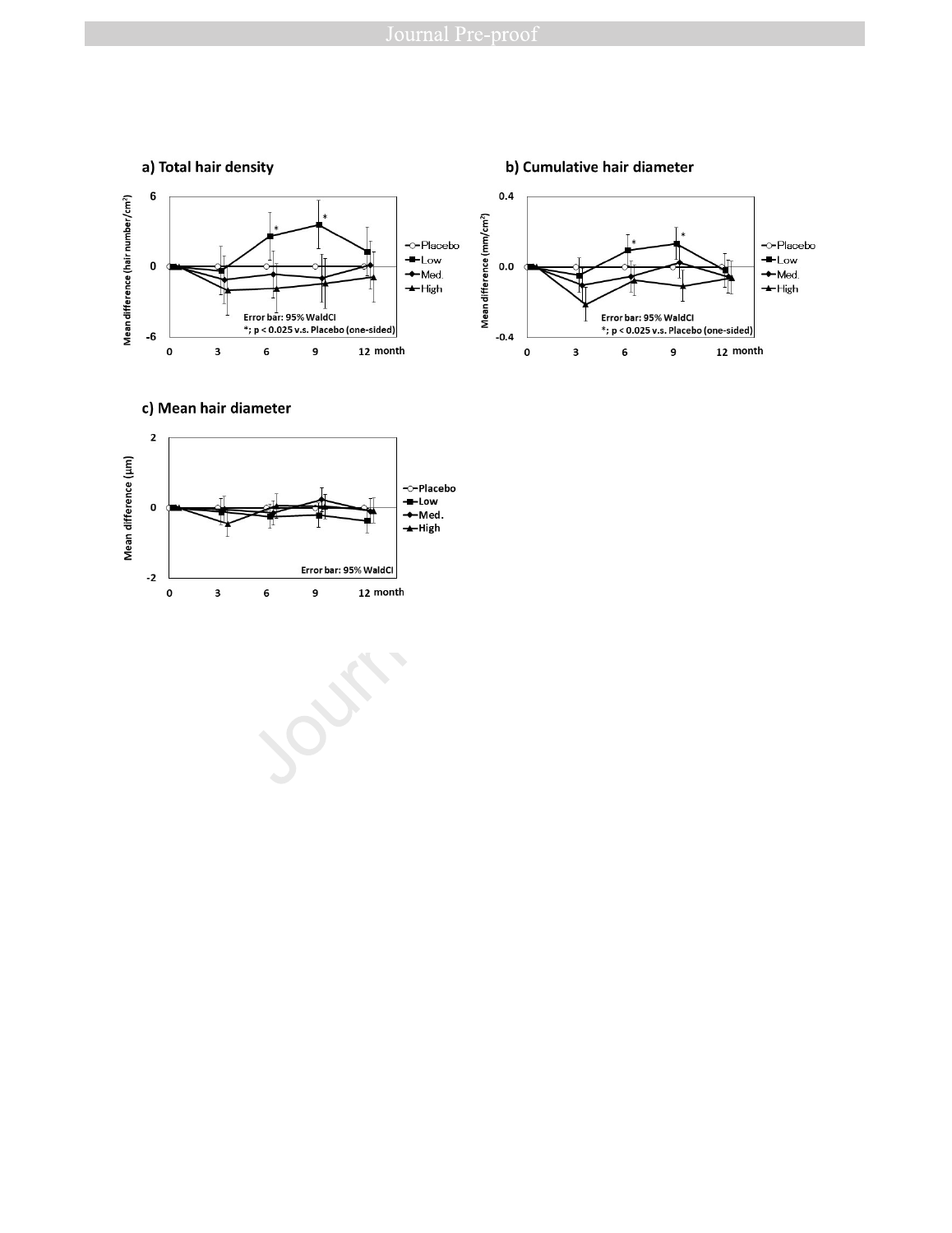